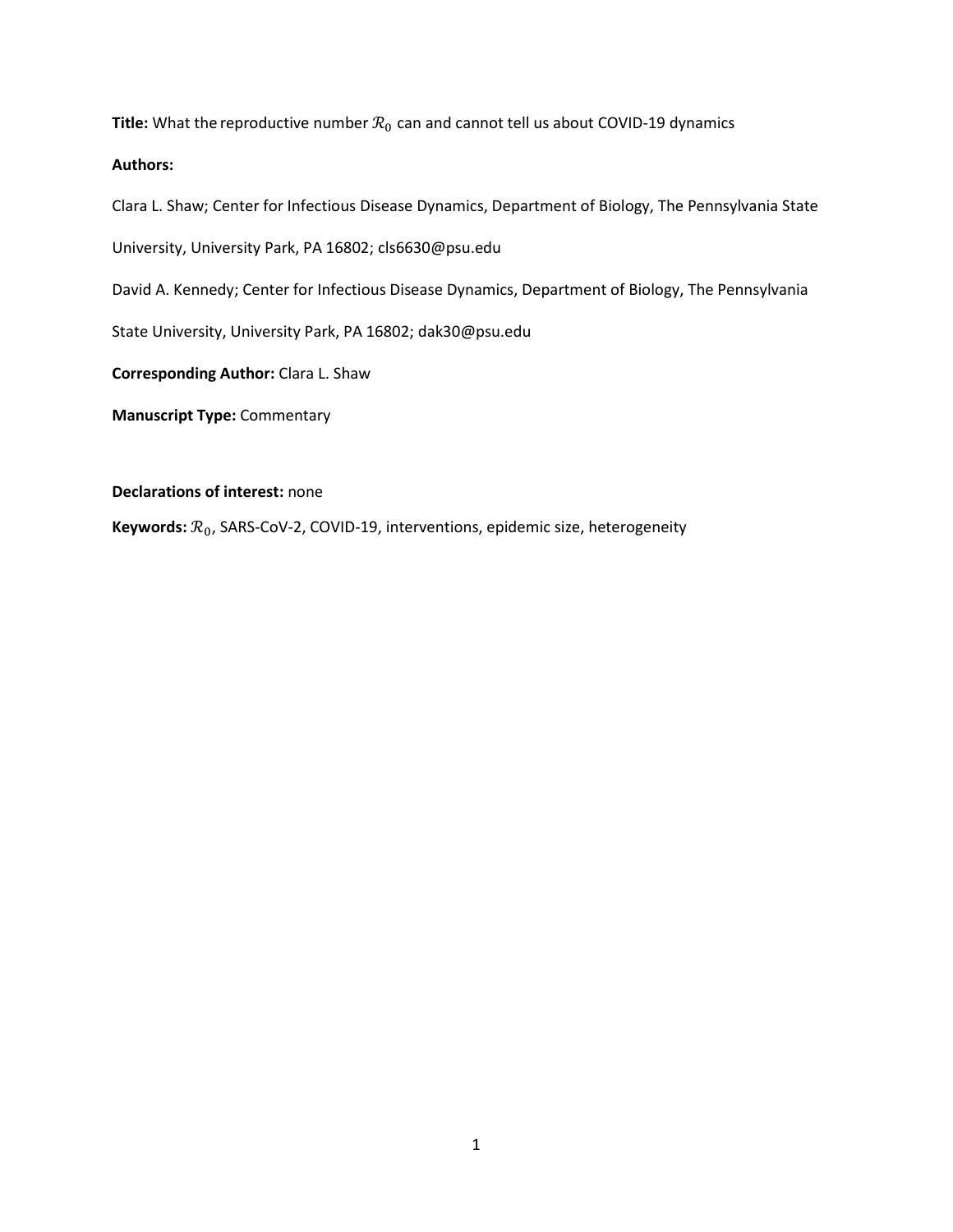#### Abstract

The reproductive number  $\mathcal{R}_0$  (and its value after initial disease emergence  $\mathcal{R}$ ) has long been used to predict the likelihood of pathogen invasion, to gauge the potential severity of an epidemic, and to set policy around interventions. However, often ignored complexities have generated confusion around use of the metric. This is particularly apparent with the emergent pandemic virus SARS-CoV-2, the causative agent of COVID-19. We address some of these misconceptions, namely, how  $R$  changes over time, varies over space, and relates to epidemic size by referencing the mathematical definition of  $\mathcal R$  and examples from the current pandemic. We hope that a better appreciation of the uses, nuances, and limitations of  $R$  facilitates a better understanding of epidemic spread, epidemic severity, and the effects of interventions in the context of SARS-CoV-2.

# **Introduction**

With the emergence of SARS-CoV-2, the novel coronavirus responsible for COVID-19, much attention has been given to the reproductive number,  $\mathcal{R}$ , and its initial state,  $\mathcal{R}_0$  (Viceconte and Petrosillo, 2020).  $\mathcal{R}_0$  is the expected number of infections generated by an infected individual in an otherwise fully susceptible population (Anderson and May, 1991; Diekmann et al., 1990). Under relatively general assumptions,  $\mathcal{R}_0$  can be used to determine the probability an emerging disease will cause an epidemic, the final size of an epidemic, and what level of vaccination would be required to achieve herd immunity (Anderson and May, 1991; Delamater et al., 2019; Heffernan et al., 2005; Roberts, 2007). Therefore, when interpreted correctly, and in conjunction with additional relevant information, it can yield valuable insight. However, misinterpretation may lead to faulty conclusions regarding disease dynamics.

The virus, SARS-CoV-2 emerged in Wuhan, China in late 2019 and has since become pandemic causing over 413,000 deaths worldwide by June 10<sup>th</sup>, 2020 ("Johns Hopkins University & Medicine Coronavirus Resource Center," 2020) in addition to severe economic distress. Policy makers have relied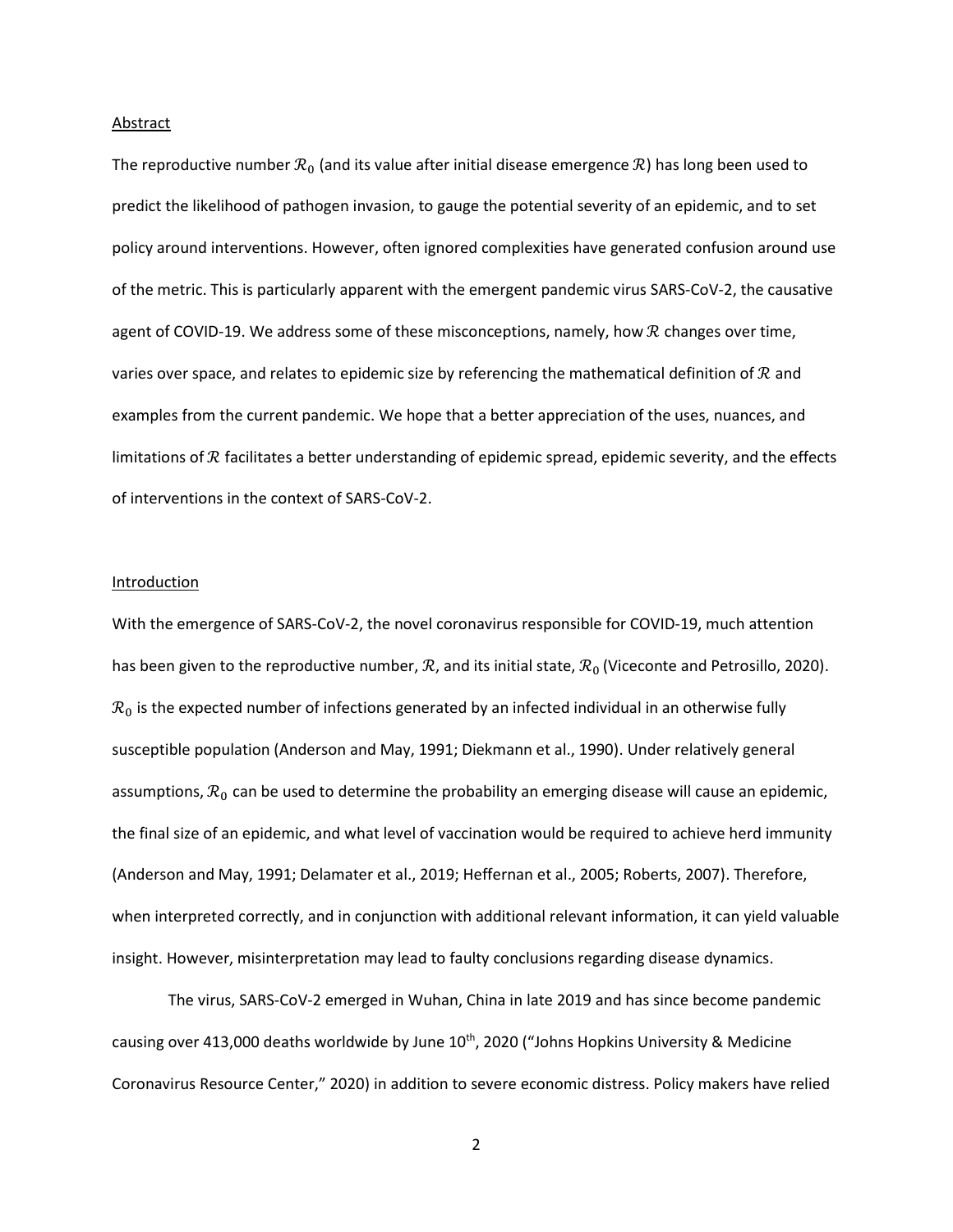on estimates of  $\mathcal{R}_0$  to tailor control measures (e.g. Ferguson et al., 2020), but these estimates vary tremendously within and between populations around the globe (Figure 1). It is important to understand *why* these estimates vary. It is also important to understand how the utility of  $R$  is limited. Here, we derive and explain some of the key nuances of  $R$  and  $R_0$ , paying particular attention to insights and limitations with respect to the emerging pathogen SARS-CoV-2.



Figure 1. Estimates of the  $\mathcal{R}_0$  of SARS-CoV-2 vary substantially between locations affected by the pandemic (Chen et al., 2020; Choi and Ki, 2020; Deb and Majumdar, 2020; Giordano et al., 2020; Johndrow et al., 2020; Korolev, 2020; Lewnard et al., 2020; Q. Li et al., 2020; Tao Liu et al., 2020; Majumder and Mandl, 2020; Mizumoto et al., 2020; Peirlinck et al., 2020; Pitzer et al., 2020; Ranjan, 2020; Read et al., 2020; Riou and Althaus, 2020; Sanche et al., 2020; Senapati et al., 2020; Shim et al., 2020; Singh and Adhikari, 2020; Tang et al., 2020; Wu et al., 2020; Yuan et al., 2020; Zhao et al., 2020). Each point represents the average of a compilation of  $\mathcal{R}_0$  estimates from different studies (sample size noted alongside means). Median estimates were used for any studies that provided more than one estimate. Error bars show plus or minus 1 standard error.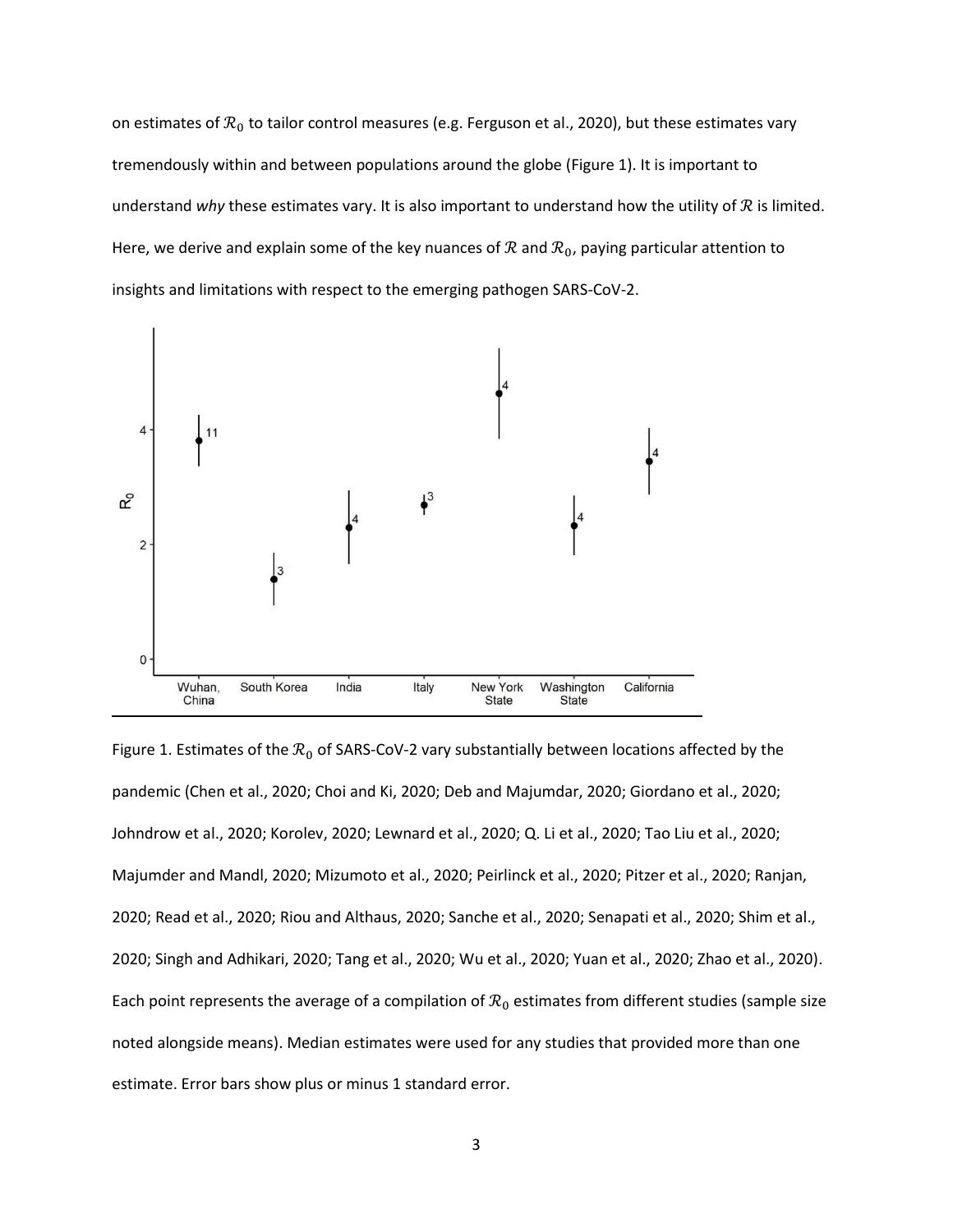#### Defining  $R$  mathematically

#### *A general definition*

How many new infections will be caused by a single infected individual? For a directly transmitted pathogen, the answer to this question can be written as:

$$
\mathcal{R} = \int_0^\infty k_\tau b_\tau P_\tau \, d\tau \tag{1}
$$

Above,  $\mathcal R$  is the reproductive number,  $k_\tau$  is the rate of contacts that an infected individual has with susceptible individuals at time *τ* post infection,  $b_\tau$  is the probability that a contact at time *τ* results in a new infection, and  $P_\tau$  is the probability of still being infected at time *τ*. Notably, we could have combined  $b_{\tau}$  and  $P_{\tau}$  into a single parameter since the probability of infection given contact falls to zero after an individual recovers, but we prefer this more explicit formulation. Equation (1) yields  $R$ , the total number of infections one infected individual would generate over the course of their infection. When the population is fully susceptible, as would be expected at the beginning of an outbreak, equation (1) yields  $\mathcal{R}_0$ . Note that we have neglected to explicitly incorporate individual variation and temporal variation in contact rates, the probability that a contact results in a new infection, and the time to recovery. However,  $\mathcal R$  and  $\mathcal R_0$ , are intended to be averages, and so this variation is inherently a part of the reproductive number calculation. This variation could be explicitly included with additional subscripts to denote all possible infected hosts, noninfected hosts, times since the epidemic began, and ages of infections. For simplicity, hereafter, we will not use any subscripts for  $k$ ,  $b$ , and  $P$ .

#### *Calculating* ℛ<sup>0</sup> *using an epidemiological model*

Estimating the individual parameters in equation (1) requires extensive data collection for a specific pathogen, host population, and time. Alternative approaches to estimating  $\mathcal{R}_0$  therefore frequently rely on epidemiological models and epidemic data.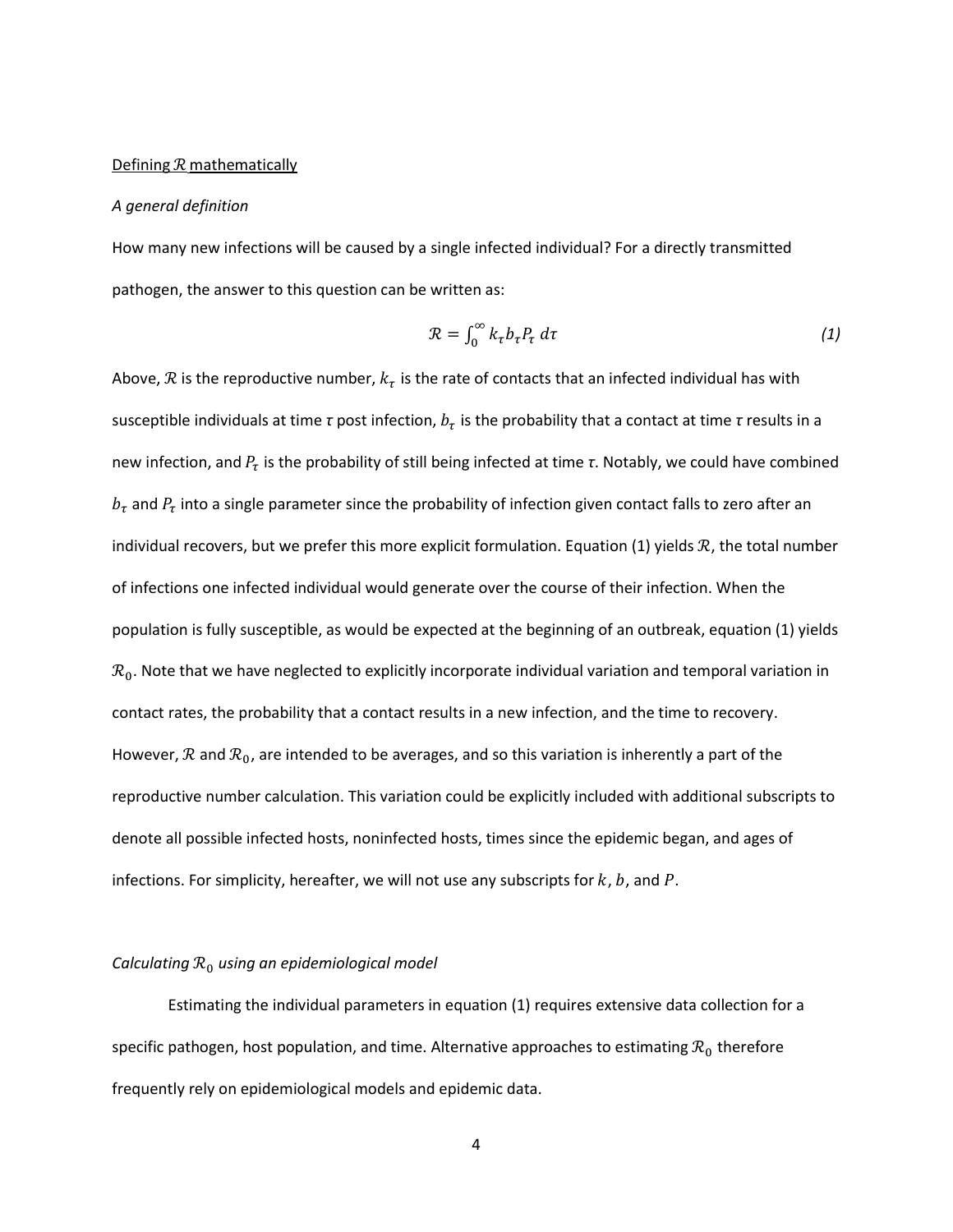Following the lead of Kermack and McKendrick (1927), epidemics have often been modeled as a set of ordinary differential equations. In the simplest Susceptible-Infectious-Recovered (SIR) model, the state variables  $S$ ,  $I$ , and  $R$  are the densities of susceptible, infectious, and recovered individuals in a population. Note that " $R$ " here is distinct from the reproductive number " $R$ ", but we use both for historical reasons.

$$
\frac{dS}{dt} = -\beta SI \tag{2.1}
$$

$$
\frac{dl}{dt} = \beta SI - \gamma I \tag{2.2}
$$

$$
\frac{dR}{dt} = \gamma I \tag{2.3}
$$

Here,  $\beta$  is the transmission coefficient of the pathogen and  $\gamma$  is the rate of recovery of infected individuals. Epidemiological data can be used to infer the values of model parameters, including for stochastic or more complex model formulations (for example, Kennedy et al., 2018).

To derive  $\mathcal{R}_0$  from these equations, we put the SIR parameters in the context of equation (1). The per infected individual transmission rate,  $\beta S$ , is equivalent to the contact rate an infected individual has with susceptible individuals,  $k$ , multiplied by the probability of a new infection resulting from a contact,  $b$ . Above, the rate of recovery  $\gamma$  is constant over time, meaning that the time individuals remain infected is exponentially distributed in this SIR model. The probability of remaining infected,  $P$ , is thus equal to  $e^{-\gamma \tau}$ , where  $\tau$  is the time since infection. Therefore,

$$
\mathcal{R}_0 = \int_0^\infty \beta S e^{-\gamma \tau} d\tau \tag{3.1}
$$

Since  $S$  changes slowly at the beginning of an epidemic when  $I$  is small, we can treat it as a constant with respect to  $\tau$ . This assumption allows us to analytically solve the integral, which yields

$$
\mathcal{R}_0 = \frac{\beta S}{\gamma} \tag{3.2}
$$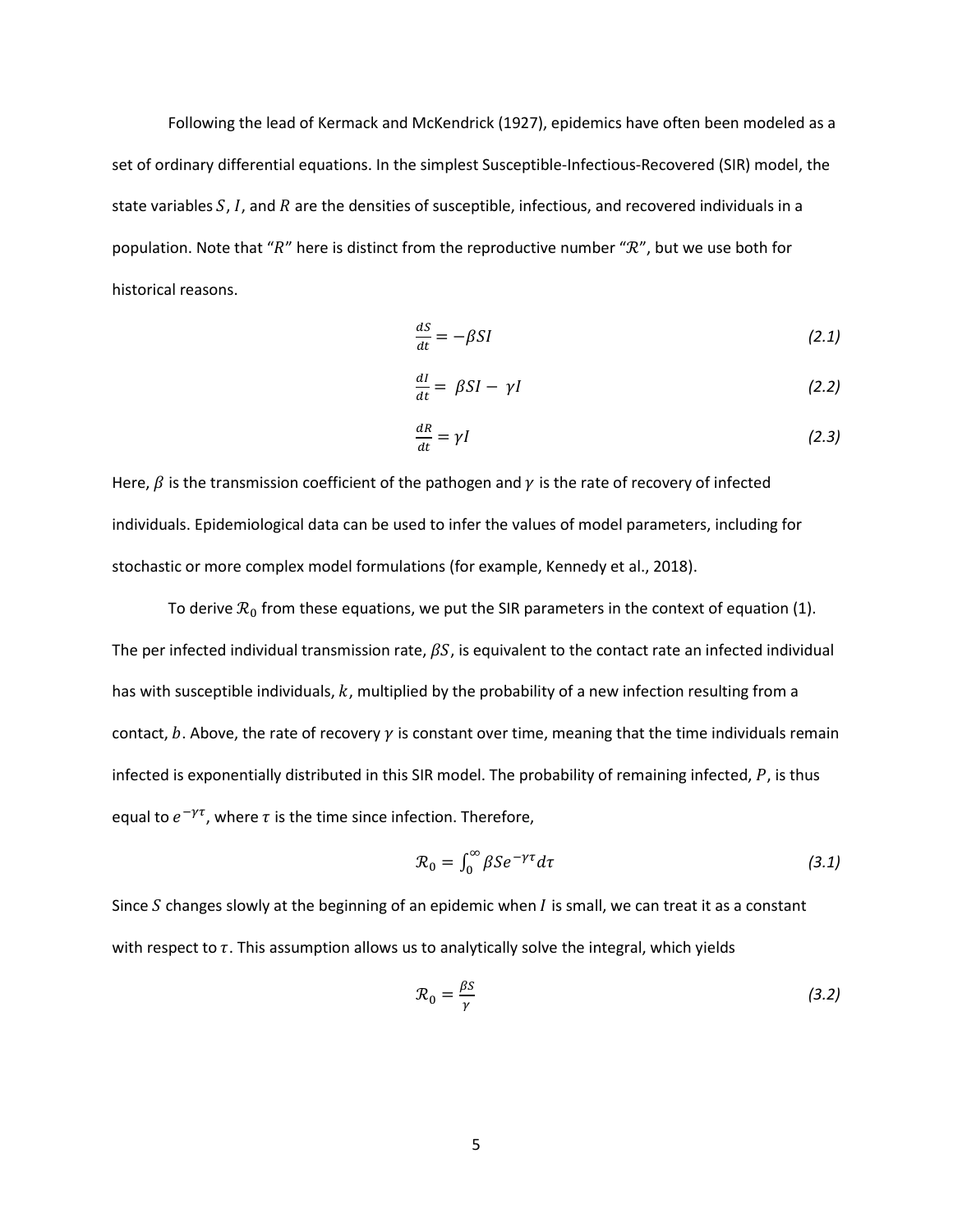However, most biological systems are unlikely to conform to the assumptions of this simple SIR model. The model can be modified to better reflect the biology of the system being modeled (for examples, see Keeling and Rohani, 2007) but added complexity can make  $\mathcal{R}_0$  more difficult or impossible to solve analytically. In these cases,  $\mathcal{R}_0$  can be calculated as the dominant eigenvalue of the next generation matrix (Diekmann et al., 1990) or by other mathematical methods (Heffernan et al., 2005).

# *Calculating*  $R_0$  *without an epidemiological model*

 $\mathcal{R}_0$  can also be estimated without an epidemiological model, which can be especially useful if parameter estimates or even an appropriate model structure are not yet known. In principle, one could calculate  $\mathcal{R}_0$  by simply counting the cases attributed to infected individuals at or near the beginning of an outbreak. In practice, this method is rarely employed since contact tracing networks are rarely established during the earliest phase of an emerging disease outbreak (but see Pung et al., 2020) and estimates could be inaccurate due to bias towards observing large chains of transmission.

 $\mathcal{R}_0$  can also be inferred from the growth rate of cases early in an outbreak. Since the number of susceptible individuals changes slowly during the initial stages of an outbreak, early case growth rates can be approximated by exponential growth: the number of cases  $I_t = I_0 e^{rt}$ , where  $r$  is the epidemic growth rate. If the number of cases  $I$  is known for at least two time points, one could calculate the epidemic growth rate  $r = \frac{\ln(\frac{I_t}{I_0})}{t}$  $\frac{I_L}{I_0}$  $\frac{u_0}{t}$ . The relationship between  $\mathcal{R}_0$  and  $r$  depends on the distribution of the generation interval  $T_c$ , which is defined as the amount of time between infection of two individuals where the second infection is caused by the first.  $T_c$  can be approximated by direct observation or specified by an epidemiological model (Wallinga and Lipsitch 2007). For the model presented in eqs. (2.1)-(2.3) the generation interval is exponentially distributed, and therefore  $\mathcal{R}_0 = 1 + rT_c$  (Wallinga and Lipsitch 2007).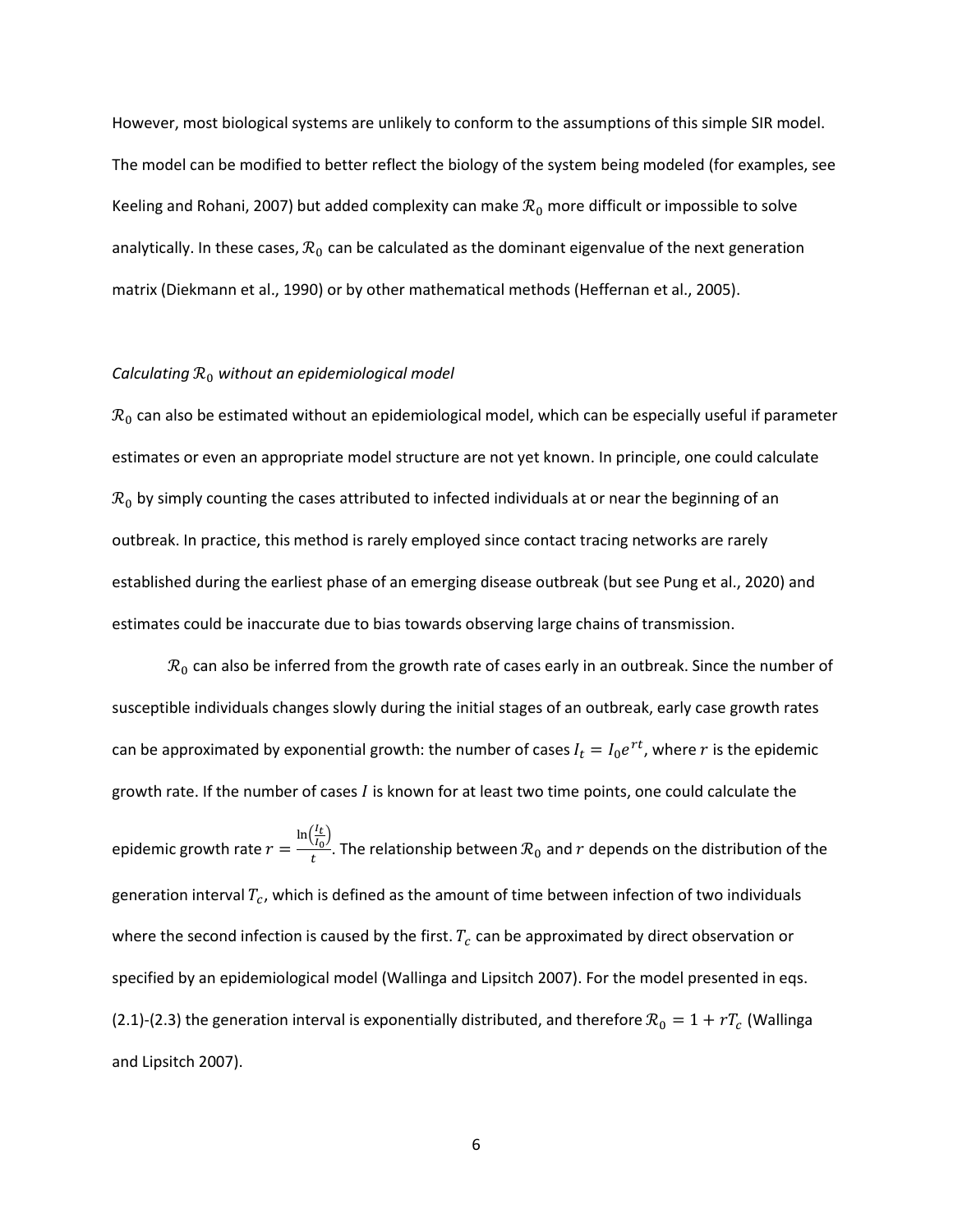No matter the method used to calculate it, limited data or unreliable data early in an epidemic can make it difficult to constrain  $\mathcal{R}_0$ . The World Health Organization originally estimated the  $\mathcal{R}_0$  of SARS-CoV-2 to be between 1.4 and 2.5 (WHO, 2020). More recent estimates of  $\mathcal{R}_0$  have varied from 2.2 to 6.47 for the beginning of the Wuhan outbreak (Figure 1). This represents tremendous uncertainty when attempting to use  $\mathcal{R}_0$  for public health planning. For example, if we were using these estimates to design a vaccine campaign capable of achieving herd immunity, our vaccination target (calculated as  $1 1/R_0$  under assumptions of eq. 2.1-2.3) would be 29% of the population at  $R_0$ =1.4 or 85% at  $R_0$ =6.47. Even with better estimates of  $\mathcal{R}_0$ , however, misconceptions around this metric lessen its practical utility.

### Misconception 1:  $\mathcal{R}_0$  explains future dynamics

As we have explained,  $\mathcal{R}_0$  is calculated during the early stages of an epidemic because of its value in determining future infection dynamics (Anderson and May, 1991; Ma and Earn, 2006). But  $R$  changes over time in two important ways that limit its value in understanding future dynamics: first as awareness of infection leads hosts to alter their behavior, and second, as outbreaks progress and new hosts become limiting.

Shifts in behavior that influence contact rates  $k$  or the probability of infection given contact  $b$ can alter the reproductive number  $R$  over extremely short timescales. For example, as awareness of the SARS-CoV-2 epidemic grew in the United States in March 2020, human mobility ground to a near halt (Gao et al., 2020; Warren and Skillman, 2020), presumably reducing contact rates k. Other individual behavioral changes such as increased handwashing and mask wearing (Belot et al., 2020; Goldberg et al., 2020) have likely reduced the probability of transmission given contact  $b$  (Liang et al., 2020). Such bottom-up forces combined with top-down government-imposed interventions (e.g. school closures, banned gatherings) reduced  $R$  to below 1 (the threshold for epidemic persistence) by late April in some states (Johndrow et al., 2020; Miller et al., 2020). Similar reductions to  $R$  were documented in China (R.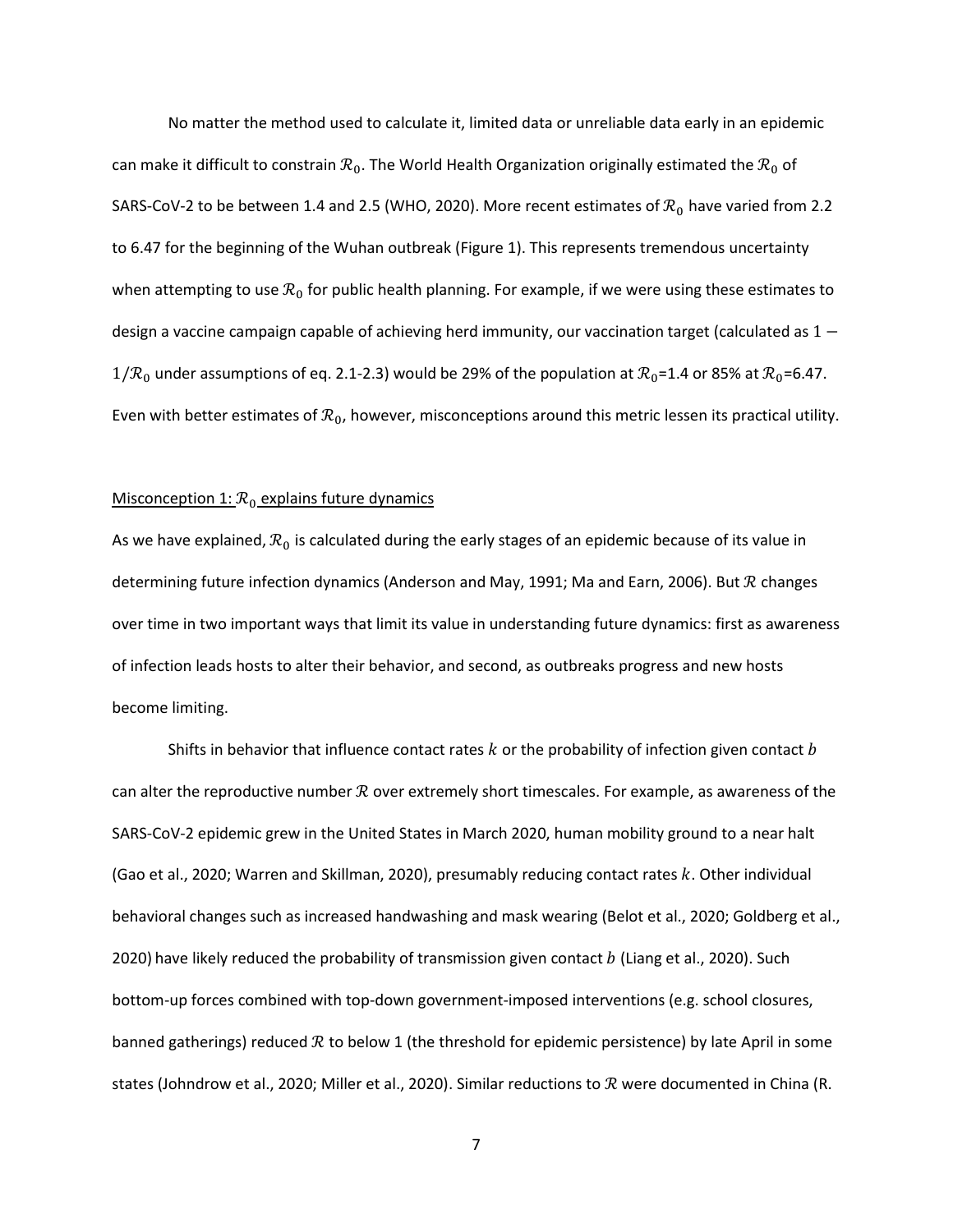Li et al., 2020; Tian et al., 2020) and other countries (Ensser et al., 2020; Giordano et al., 2020; Yuan et al., 2020). Indeed, in models of the 1918 influenza pandemic, incorporating a behavioral response to death rates improved model fits (Bootsma and Ferguson, 2007; He et al., 2013). For SARS-CoV-2, behavioral changes may cause  $R$  to fluctuate above and below 1 at different times based on the perceived threat of COVID-19. If that is the case, behavioral fluctuations and intermittent lockdowns may prevent hospital capacity from becoming overwhelmed (Tuite et al., 2020).

While behavioral changes can temporarily reduce  $\mathcal R$  as described above, more sustainable reductions in  $R$  are typically achieved when susceptible individuals are removed from populations either through naturally acquired immunity or vaccination. However, the impact of removing susceptible individuals is often more complicated than under assumptions of classical SIR models such as eq. 2.1- 2.3. When transmission rates are heterogeneous within a population, meaning that some individuals are more likely to contract infection than others,  $R$  declines faster than predicted by eq. 2.1-2.3 (May and Anderson, 1987). This is because those most susceptible (for example, due to high exposure or lower inherent immunity) will become infected earlier in an epidemic, leaving a susceptible population that is on average more resistant (Gomes et al., 2020; Langwig et al., 2017; May and Anderson, 1987). This fact inherently limits the utility of the classical formulation of the "herd immunity" threshold,  $1 - 1/R_0$ . Heterogeneity could be included in models to calculate a more realistic herd immunity threshold, but for SARS-CoV-2, data describing heterogeneity in infection risk are still highly uncertain and likely to continue changing through time due to individual or government-mandated responses (Dolbeault and Turinici, 2020). Indeed, current estimates of the fraction of people infected with SARS-CoV-2, in the hardest hit communities (e.g. 15.5% in a small German town exposed to a super spreading event (Streeck et al., 2020) and 19.9% in New York City ("Information on novel coronavirus," 2020)) may be approaching thresholds required for herd immunity calculated under assumptions of extreme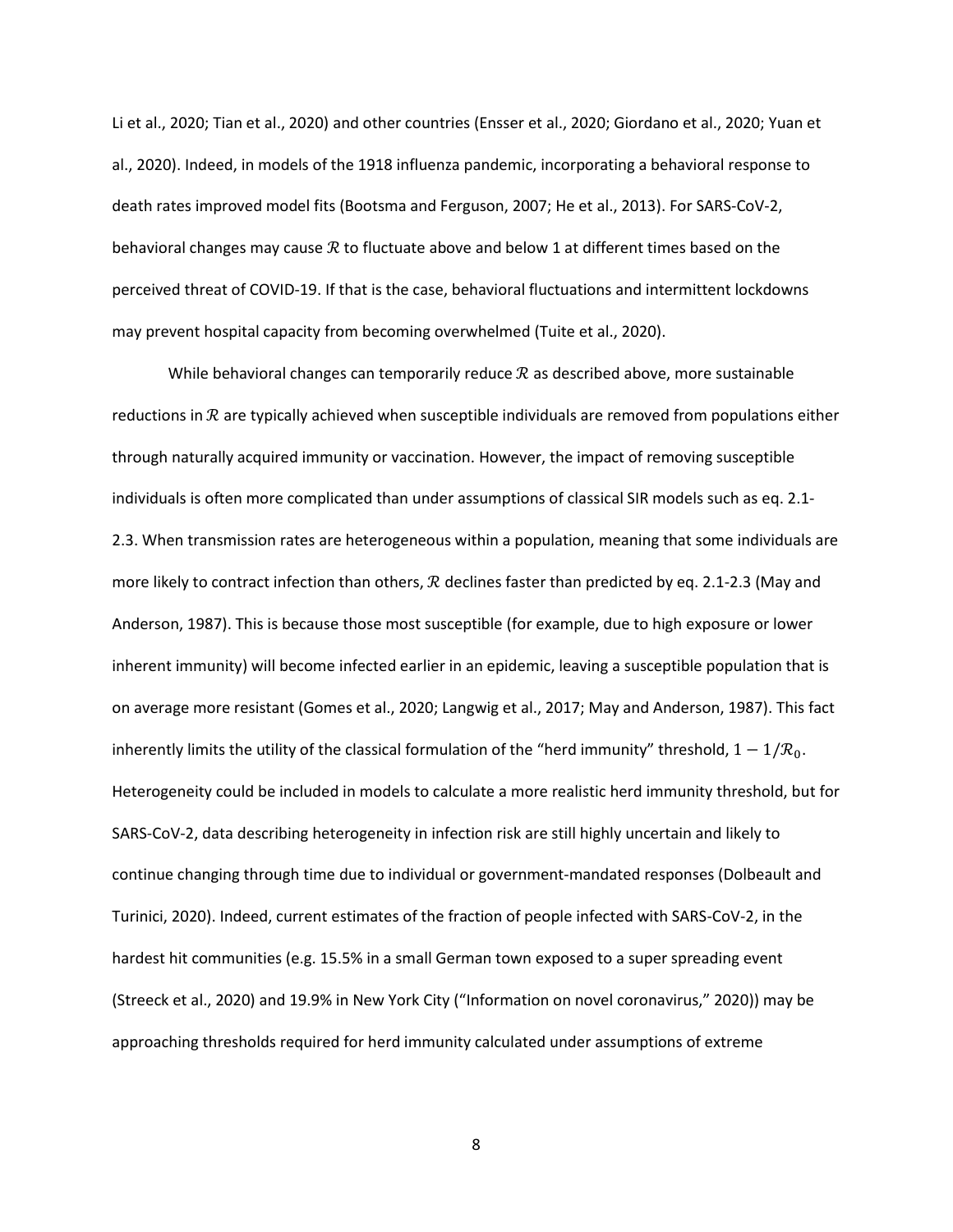heterogeneity conditions (Gomes et al., 2020), but if heterogeneity in transmission is not extreme or if it decreases in the future, herd immunity thresholds will also shift higher.

# Misconception 2: The reproductive number is constant over space

The  $\mathcal{R}_0$  of many pathogens are often referred to as known values. For example, the  $\mathcal{R}_0$  of measles is 12-14, polio is 5-7, and pertussis is 12-17 (Doherty et al., 2016). For SARS-CoV-2, estimates typically range from 2-3 (Ying Liu et al., 2020). However, the parameters ( $k$ ,  $b$ , and  $P$ ) that make up  $\mathcal{R}_0$  can differ substantially from place to place (Figure 1, Delamater et al., 2019). It follows that interventions to reduce  $R$  to less than 1 may need to vary in aggressiveness across locations (Stier et al. 2020).

Since  $\mathcal{R}_0$  differs between groups of people, combining multiple groups together to estimate a population-wide  $\mathcal{R}_0$  can produce misleading notions of disease spread. For example, though high measles vaccination rates in the United States keep  $R$  below 1 nation-wide, smaller unvaccinated communities still experience serious outbreaks (Leslie et al., 2018). In the current COVID-19 pandemic, disease transmission has so far been much higher in refugee and low income populations compared to non-refugee and high income populations (Chopra and Sobel, 2020; Lau et al., 2020; Ruiz-Euler et al., 2020). Since  $\mathcal{R}_0$  is an average, combining communities with high and low transmission may yield an estimate of  $\mathcal{R}_0$ <1, yet disease may still readily spread (Li et al., 2011). On the other hand, splitting populations may mean missing transmission events that occur between populations, thus underestimating  $\mathcal{R}_0$  (Smith et al., 2009).

Awareness of the consequences of how people are grouped can help us interpret  $R$  values. Within groups, behavior associated with work, home, and recreation affects contact rates  $k$ . As we have discussed above, SIR models often assume that contact rates, and thus  $\mathcal{R}_0$ , depend on host density. Although, evidence is mixed as to whether larger cities have higher values of  $\mathcal{R}_0$  for SARS-CoV-2 (Heroy, 2020; Stier et al., 2020), built environments (e.g. hospitals, airport terminals, factories) do often have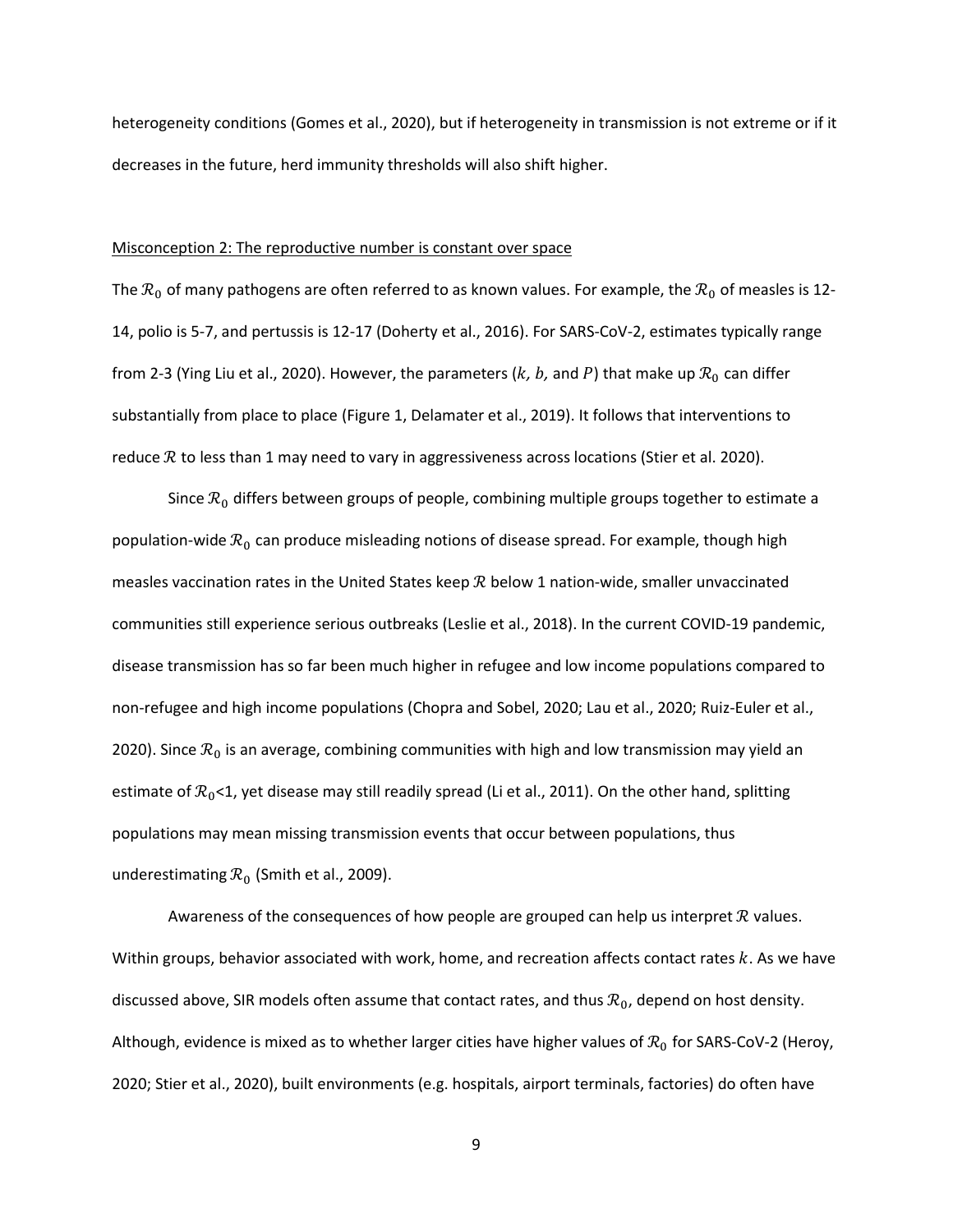high values of  $\mathcal{R}_0$  (Dietz et al., 2020). This may partially explain patterns of explosive transmission in venues such as cruise ships and meat packing facilities (Althouse et al., 2020; Dyal et al., 2020; Mizumoto and Chowell, 2020). Household contacts have also been particularly important to SARS-CoV-2 transmission dynamics (Bi et al., 2020). Therefore, differences in  $\mathcal{R}_0$  between populations could in part be due to the difference in household sizes between countries and cultures (Gardner et al., 2020; Singh and Adhikari, 2020; Su et al., 2020). Similarly, the probability a new infection results from contact  $b$  and probability of remaining infected over time  $P$  may vary by population. For SARS-CoV-2, individuals with severe symptoms have 60 times more viral RNA in nasal swabs, which likely increases their ability to transmit the virus and the amount of time they remain infected (Yang Liu et al., 2020). Since older individuals are more likely to develop severe infection (Yang et al., 2020),  $\mathcal{R}_0$  is likely to be greater in populations with older individuals, such as in nursing homes (McMichael et al., 2020) or in developed countries (Dowd et al., 2020).

Misconception 3: The reproductive number is enough to tell us how large an epidemic will be It is tantalizing to imagine that  $\mathcal{R}_0$  can be used to predict the extent an outbreak, since it can be calculated during the early stages of an epidemic. Indeed  $\mathcal{R}_0$  is related to final epidemic size (Kermack and McKendrick, 1927), but this relationship can be substantially affected by the fraction of the population infected initially and heterogeneity in transmission.

If we rescale population sizes such that the initial susceptible population size  $S_0 = 1$ , and we assume that population sizes are sufficiently large to neglect demographic stochasticity (Hartfield and Alizon, 2013; Tildesley and Keeling, 2009), then  $Z$ , the fraction of the population infected during an epidemic, can be determined from the final epidemic size equation,  $Z = S_0 (1 - e^{-\mathcal{R}_0 (Z-I_0)})$ . Note that this equation prominently features  $I_0$ , the fraction of the population infected at the beginning of the outbreak (or at the beginning of an intervention). Efforts to reduce the reproductive number below 1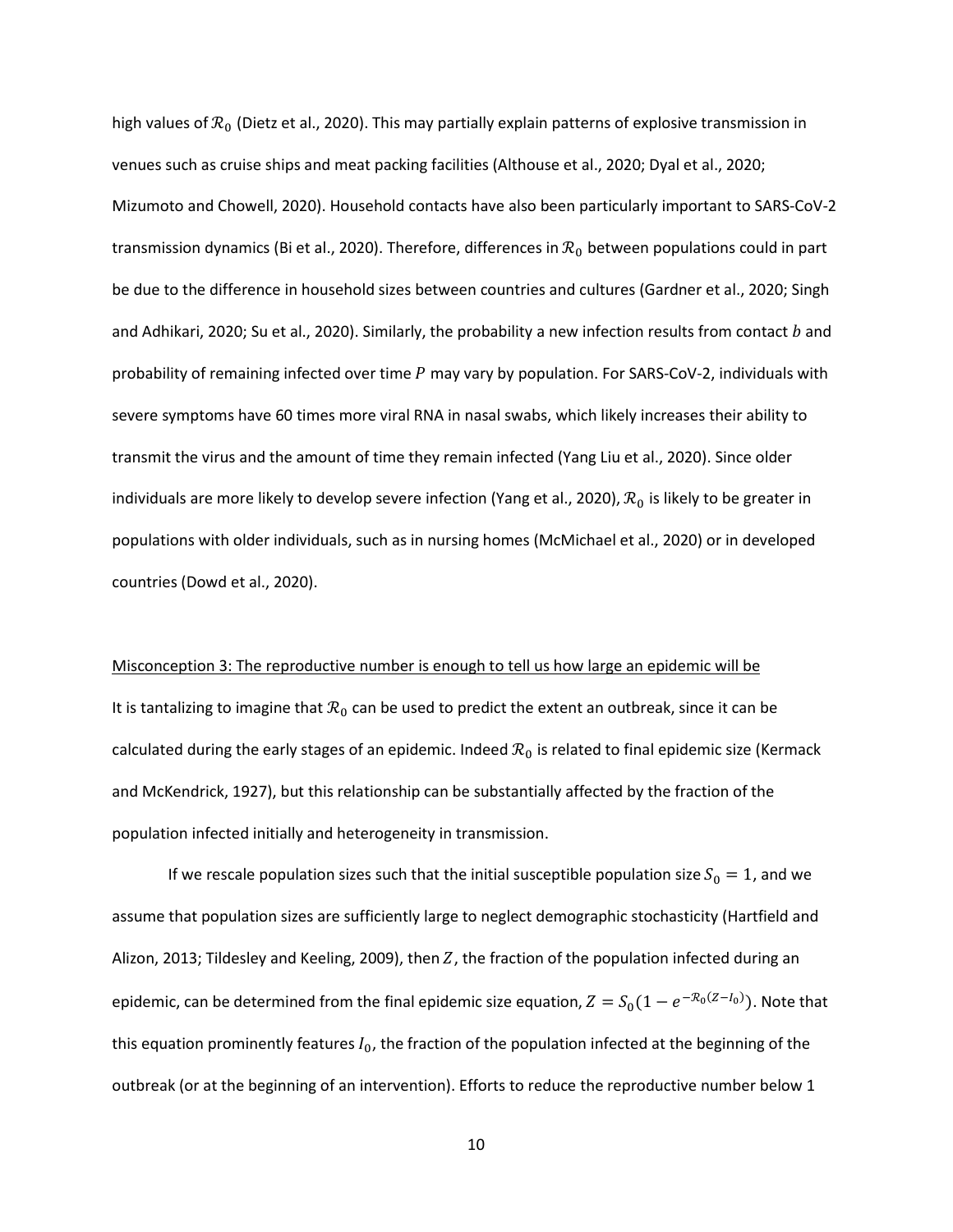are understandably a high priority, but when  $\mathcal{R}_0$  is close to or less than 1, the final outbreak size is more sensitive to changes in the fraction of infected individuals  $I_0$  than it is to changes in  $\mathcal{R}_0$  (Figure 2).  $\mathcal{R}_0$  is a critical threshold for pathogen invasion, which matters when  $I_0$  is small, but which becomes less important as  $I_0$  gets larger (Figure 2). Now that SARS-CoV-2 infection rates are already substantial in populations around the globe,  $I$  must be considered in addition to  $R$ . For example, Pei et al. (2020) estimated that implementing social distancing policies one week earlier could have reduced the cases in the United States by early May, 2020 by 55% (over 700,000 cases) by keeping the number of infected individuals low at the time such policies were implemented.



Figure 2. Epidemic size contours and shading show that when  $\mathcal{R}_0$  is close to 1, the epidemic is more strongly influenced by a reduction of  $I_0$  than by a reduction of  $\mathcal{R}_0$ . For instance, if  $\mathcal{R}_0 = 0.95$  (red dashed line), the epidemic could infect from less than 0.1% to greater than 16% of the population as  $I_0$ ranges from 0% to 3% of the population. Epidemic size was calculated using the final size equation,  $Z =$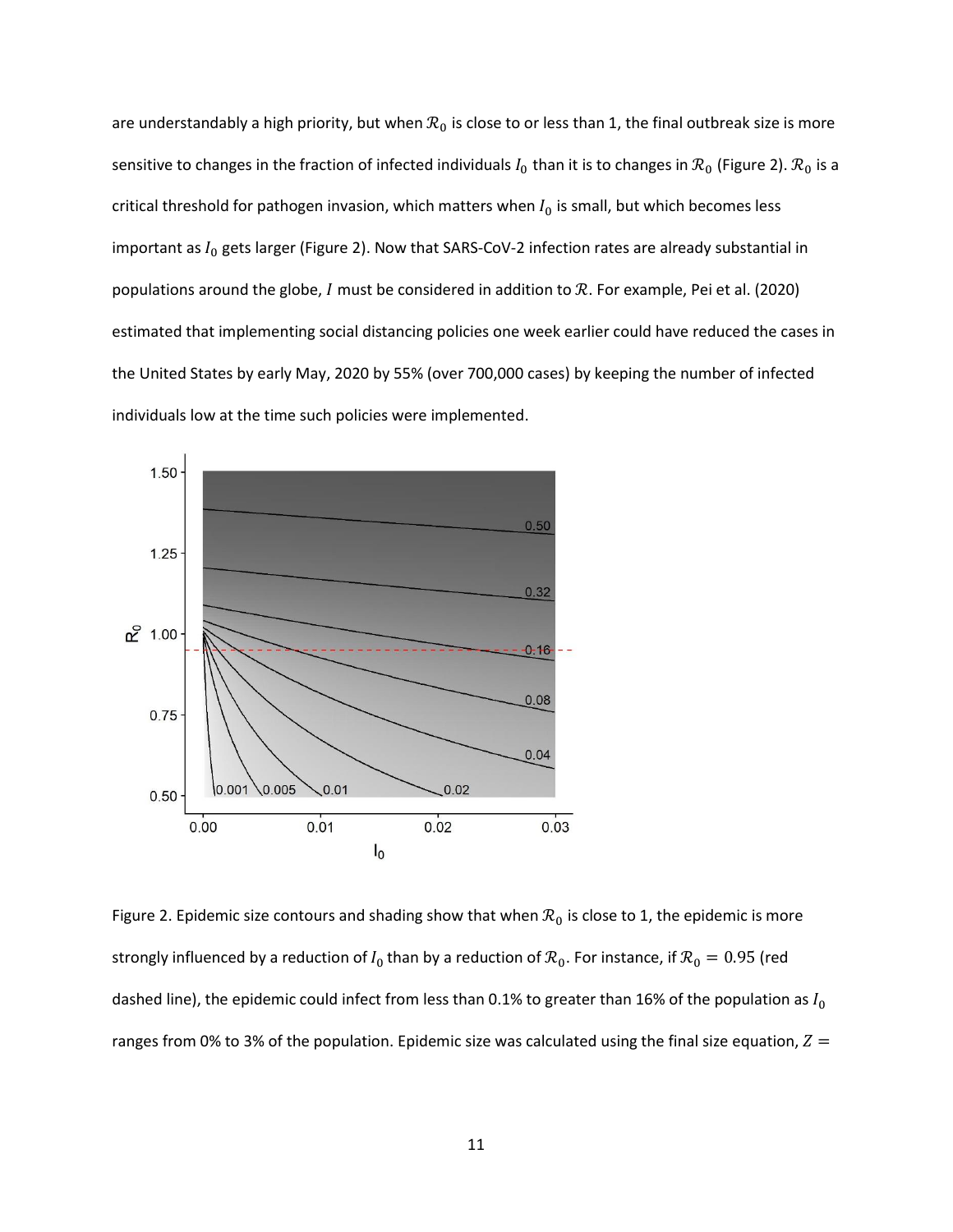$S_0(1-e^{-\mathcal{R}_0(Z-I_0)})$ , where  $S_0$ =1. Shading indicates the cube root of epidemic size with lighter colors corresponding to smaller outbreaks.

While a final epidemic size can be calculated using  $\mathcal{R}_0$  and  $I_0$ , the final size equation above does not apply to populations with heterogeneous infection risk (Andreasen, 2011; Ball, 1985; Hébert-Dufresne et al., 2020; Ma and Earn, 2006). Heterogeneity could in principle be incorporated into the final epidemic size equation (Dwyer et al., 2000), but estimating heterogeneity early in an epidemic can be challenging. Moreover, as we describe in misconception 1, heterogeneity in infection risk can change over time as a result of human behavior or interventions, such as for example the shutdowns in response to the COVID-19 epidemic (Dolbeault and Turinici, 2020; Ruiz-Euler et al., 2020). Estimates of how future government restrictions and behavioral changes will alter heterogeneity in infection risk are thus critical for assessing the likely impact of the outbreak (Gomes et al., 2020). Such estimates are also key in determining thresholds for herd immunity and in prioritizing the distribution of interventions such as vaccines when they first become available (Atkinson and Cheyne, 1994; Giambi et al., 2019).

### **Conclusions**

As we have discussed, the reproductive number  $R$  and its initial value  $R_0$  can be used to assess the potential for disease invasion and persistence, to predict the extent of an epidemic, and to infer the impact of interventions and of relaxing control measures. However, the utility of  $\mathcal R$  and  $\mathcal R_0$  can easily be overstated. We have focused on three misconceptions that can lead to inaccurate perceptions of disease dynamics. These misconceptions are problematic no matter the complexity of the model or the reliability of the data used to estimate  $R$  because populations vary over space and time and in their changing responses to disease. Considering these nuances when interpreting  $R$  allows for a stronger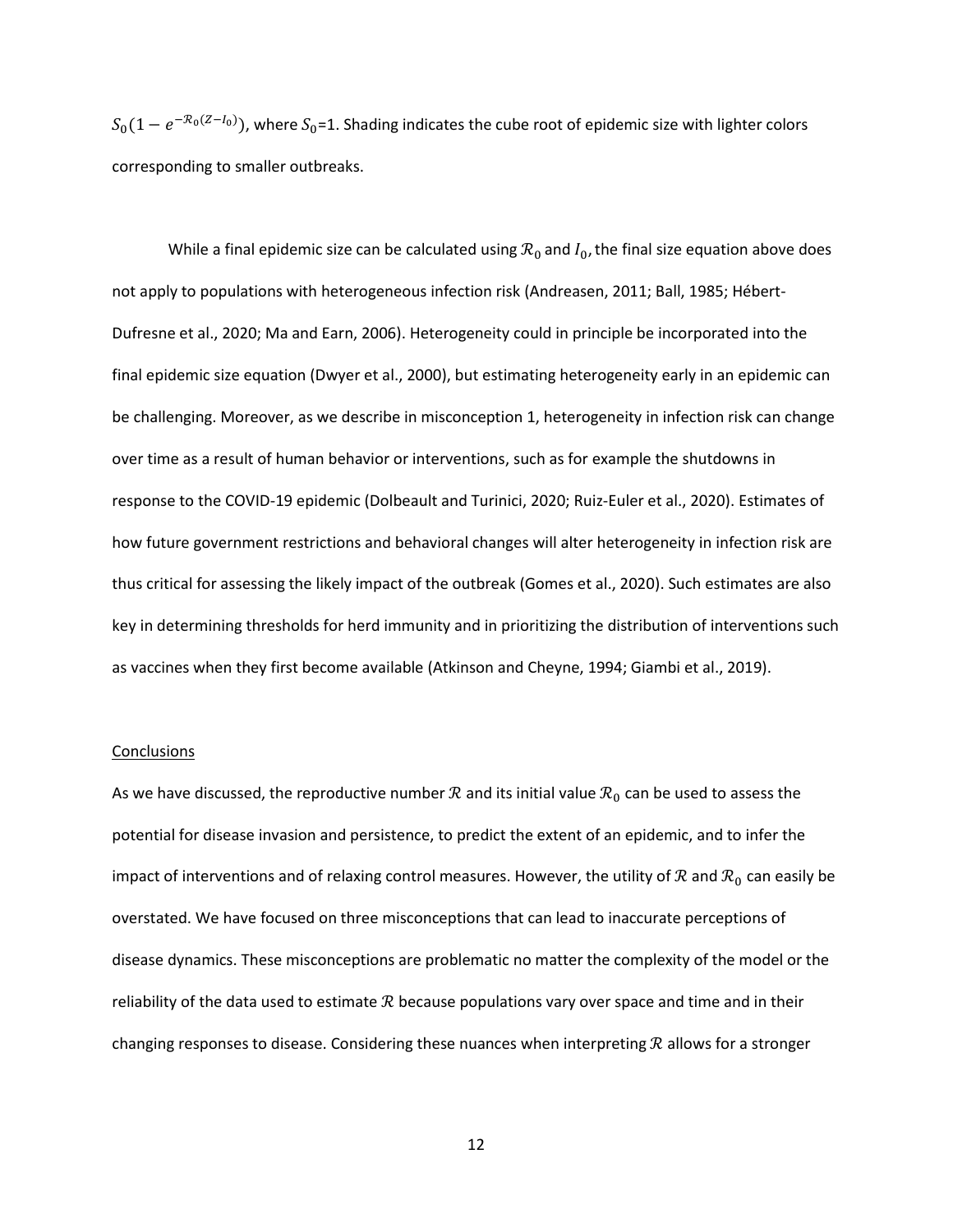understanding of the patterns with which SARS-CoV-2 virus has traversed the globe, why it has impacted some populations more than others, and how best to limit future transmission.

# **Acknowledgments**

We thank Amrita Bhattacharya for feedback on earlier versions of the text. This work was supported by startup funds from The Pennsylvania State University. DAK was also partially supported by National Science Foundation grant DEB-1754692. The funders had no role in study design, data collection and analysis, decision to publish, or preparation of the manuscript.

### References

- Althouse, B.M., Wenger, E.A., Miller, J.C., Scarpino, S. V., Allard, A., Hébert-Dufresne, L., Hu, H., 2020. Stochasticity and heterogeneity in the transmission dynamics of SARS-CoV-2. arXiv.
- Anderson, R.M., May, R.M., 1991. Infectious diseases of humans: dynamics and control. Oxford University Press, Oxford; New York.
- Andreasen, V., 2011. The final size of an epidemic and its relation to the basic reproduction number. Bull. Math. Biol. 73, 2305–2321. https://doi.org/10.1007/s11538-010-9623-3
- Atkinson, S.J., Cheyne, J., 1994. Immunization in urban areas: Issues and strategies. Bull. World Health Organ. 72, 183–194.
- Ball, F., 1985. Deterministic and stochastic epidemics with several kinds of susceptibles. Adv. Appl. Probab. 17, 1–22. https://doi.org/10.2307/1427049
- Belot, M., Choi, S., Jamison, J.C., Papageorge, N.W., Tripdoi, E., van den Broek-Altenburg, E., 2020. Sixcountry survey on COVID-19. IZA Inst. Labor Econ. 13230.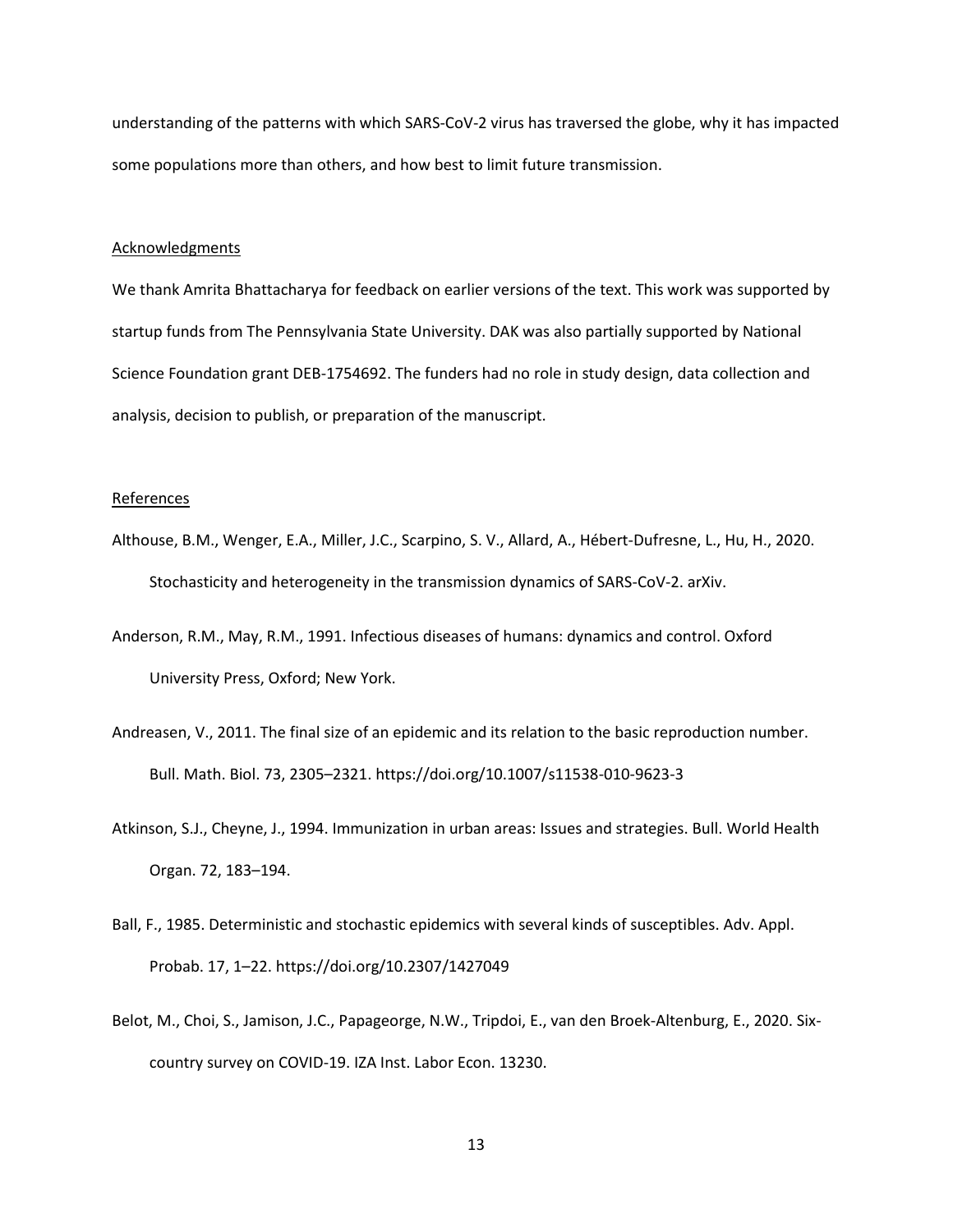- Bi, Q., Wu, Yongsheng, Mei, S., Ye, C., Zou, X., Zhang, Z., Liu, X., Wei, L., Truelove, S.A., Zhang, T., Gao, W., Cheng, C., Tang, X., Wu, X., Wu, Yu, Sun, B., Huang, S., Sun, Y., Zhang, J., Ma, T., Lessler, J., Feng, T., 2020. Epidemiology and transmission of COVID-19 in 391 cases and 1286 of their close contacts in Shenzhen, China: a retrospective cohort study. Lancet Infect. Dis. 3099, 1–9. https://doi.org/10.1016/S1473-3099(20)30287-5
- Bootsma, M.C.J., Ferguson, N.M., 2007. The effect of public health measures on the 1918 influenza pandemic in U. S. cities. Proc. Natl. Acad. Sci. 104, 7588–7593. https://doi.org/10.1073/pnas.0611071104
- Chen, N., Zhou, M., Dong, X., Qu, J., Gong, F., Han, Y., Qiu, Y., Wang, J., Liu, Y., Wei, Y., Xia, J., Yu, T., Zhang, X., Zhang, L., 2020. Epidemiological and clinical characteristics of 99 cases of 2019 novel coronavirus pneumonia in Wuhan, China: a descriptive study. Lancet 395, 507–513. https://doi.org/10.1016/S0140-6736(20)30211-7
- Choi, S., Ki, M., 2020. Estimating the reproductive number and the outbreak size of COVID-19 in Korea. Epidemiol. Health e2020011. https://doi.org/10.4178/epih.e2020011
- Chopra, T., Sobel, J., 2020. Detroit under siege: The enemy within: The impact of the Covid-19 collision. Infect. Control Hosp. Epidemiol. 2020. https://doi.org/10.1017/ice.2020.154
- Deb, S., Majumdar, M., 2020. A time series method to analyze incidence pattern and estimate reproduction number of COVID-19. arXiv 1–14.
- Delamater, P.L., Street, E.J., Leslie, T.F., Yang, Y.T., Jacobsen, K.H., 2019. Complexity of the basic reproduction number (R0). Emerg. Infect. Dis. 25, 1–4. https://doi.org/10.3201/eid2501.171901
- Diekmann, O., Heesterbeek, J.A.P., Metz, J.A.J., 1990. On the definition and the computation of the basic reproduction ratio  $R_0$  in models for infectious diseases in heterogeneous populations. J. Math. Biol.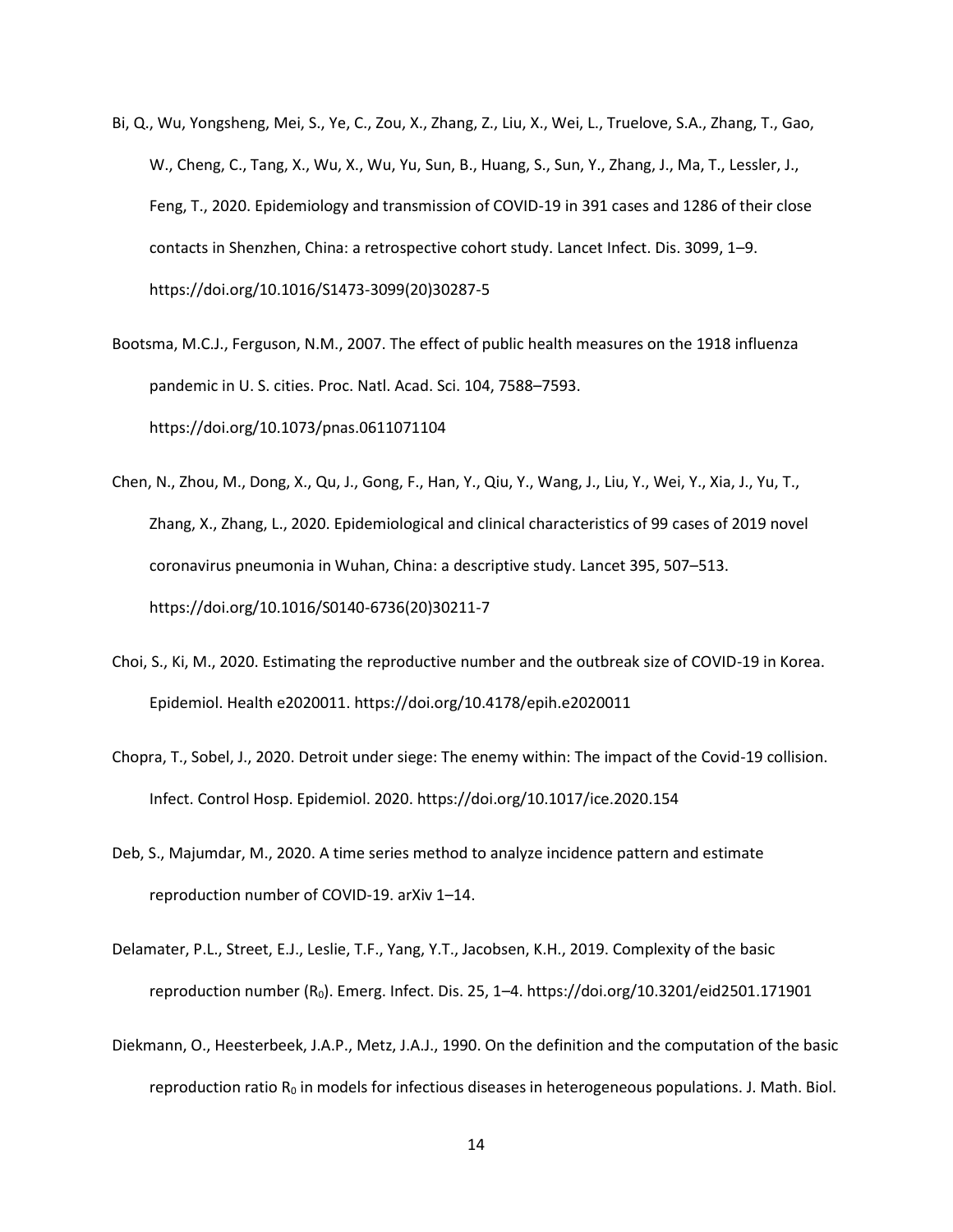28, 365–382. https://doi.org/10.1007/BF00178324

- Dietz, L., Horve, P.F., Coil, D.A., Fretz, M., Eisen, J.A., Van Den Wymelenberg, K., 2020. 2019 Novel coronavirus (COVID-19) pandemic: built environment considerations to reduce transmission. Appl. Environ. Sci. 5, 1–13. https://doi.org/10.1128/mSystems.00245-20
- Doherty, M., Buchy, P., Standaert, B., Giaquinto, C., Prado-Cohrs, D., 2016. Vaccine impact: Benefits for human health. Vaccine 34, 6707–6714. https://doi.org/10.1016/j.vaccine.2016.10.025
- Dolbeault, J., Turinici, G., 2020. Heterogeneous social interactions and the COVID-19 lockdown outcome in a multi-group SEIR model. arXiv 1–18.
- Dowd, J.B., Andriano, L., Brazel, D.M., Rotondi, V., Block, P., Ding, X., Liu, Y., Mills, M.C., 2020. Demographic science aids in understanding the spread and fatality rates of COVID-19. Proc. Natl. Acad. Sci. 117, 9696–9698. https://doi.org/10.1073/pnas.2004911117
- Dwyer, G., Dushoff, J., Elkinton, J.S., Levin, S.A., 2000. Pathogen-driven outbreaks in forest defoliators revisited: Building models from experimental data. Am. Nat. 156, 105–120. https://doi.org/10.1086/303379
- Dyal, J.W., Grant, M.P., Broadwater, K., Bjork, A., Waltenburg, M.A., Gibbins, J.D., Hale, C., Silver, M., Fischer, M., Steinberg, J., Basler, C.A., Jacobs, J.R., Kennedy, E.D., Tomasi, S., Trout, D., Hornsby-Myers, J., Oussayef, N.L., Delaney, L.J., Patel, K., Shetty, V., Kline, K.E., Schroeder, B., Herlihy, R.K., House, J., Jervis, R., Clayton, J.L., Ortbahn, D., Austin, C., Berl, E., Moore, Z., Buss, B.F., Stover, D., Westergaard, R., Pray, I., DeBolt, M., Person, A., Gabel, J., Kittle, T.S., Hendren, P., Rhea, C., Holsinger, C., Dunn, J., Turabelidze, G., Ahmed, F.S., DeFijter, S., Pedati, C.S., Rattay, K., Smith, E.E., Luna-Pinto, C., Cooley, L.A., Saydah, S., Preacely, N.D., Maddox, R.A., Lundeen, E., Goodwin, B., Karpathy, S.E., Griffing, S., Jenkins, M.M., Lowry, G., Schwarz, R.D., Yoder, J., Peacock, G., Walke,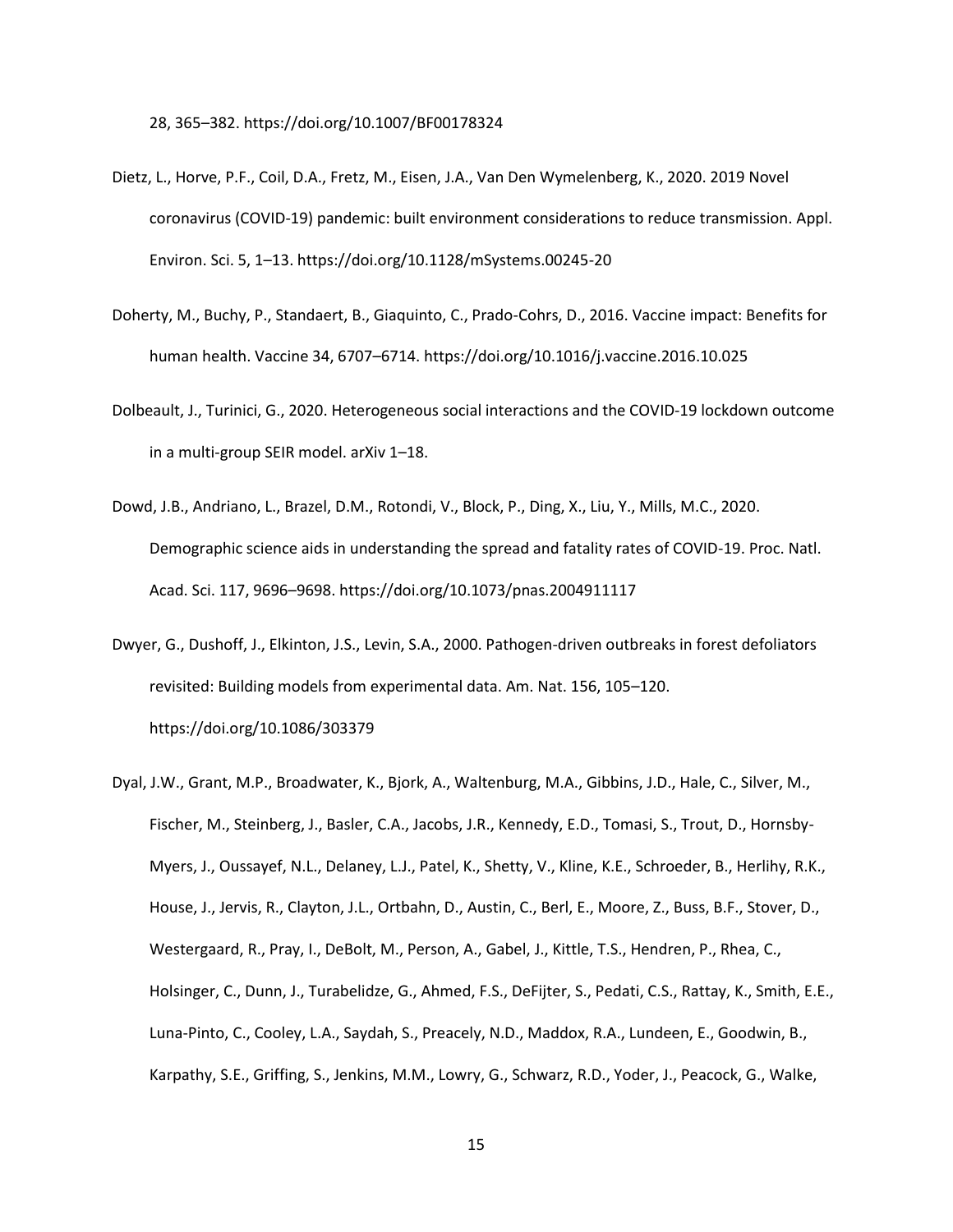H.T., Rose, D.A., Honein, M.A., 2020. COVID-19 among workers in meat and poultry processing facilities - 19 States, April 2020. MMWR. Morb. Mortal. Wkly. Rep. 69, 557–561. https://doi.org/10.15585/mmwr.mm6918e3

- Ensser, A., Uberla, P., Uberla, K., 2020. Modest effects of contact reduction measures on the reproduction number of SARS-CoV-2 in the most affected European countries and the US. medRxiv. https://doi.org/10.1101/2020.04.20.20067538
- Ferguson, N.M., Laydon, D., Nedjati-Gilani, G., Imai, N., Ainslie, K., Baguelin, M., Bhatia, S., Boonyasiri, A., Cucunubá, Z., Cuomo-Dannenburg, G., Dighe, A., Dorigatti, I., Fu, H., Gaythorpe, K., Green, W., Hamlet, A., Hinsley, W., Okell, L.C., van Elsland, S., Thompson, H., Verity, R., Volz, E., Wang, H., Wang, Y., Walker, P.G.T., Walters, C., Winskill, P., Whittaker, C., Donnelly, C.A., Riley, S., Ghani, A.C., 2020. Impact of non-pharmaceutical interventions (NPIs) to reduce COVID-19 mortality and healthcare demand, Imperial College COVID-19 Response Team. https://doi.org/10.25561/77482
- Gao, S., Rao, J., Kang, Y., Liang, Y., Kruse, J., 2020. Mapping county-level mobility pattern changes in the United States in response to COVID-19. SSRN. https://doi.org/10.2139/ssrn.3570145
- Gardner, J.M., Willem, L., Wijngaart, V. Der, Kamrlin, S.C.L., Brusselaers, N., Kasson, P., 2020. Intervention strategies against COVID-19 and their estimated impact on Swedish healthcare capacity, medRxiv. https://doi.org/10.1017/CBO9781107415324.004
- Giambi, C., Del Manso, M., Dalla Zuanna, T., Riccardo, F., Bella, A., Caporali, M.G., Baka, A., Caks-Jager, N., Melillo, T., Mexia, R., Petrović, G., Declich, S., 2019. National immunization strategies targeting migrants in six European countries. Vaccine 37, 4610–4617. https://doi.org/10.1016/j.vaccine.2018.01.060

Giordano, G., Blanchini, F., Bruno, R., Colaneri, P., Di Filippo, A., Di Matteo, A., Colaneri, M., 2020.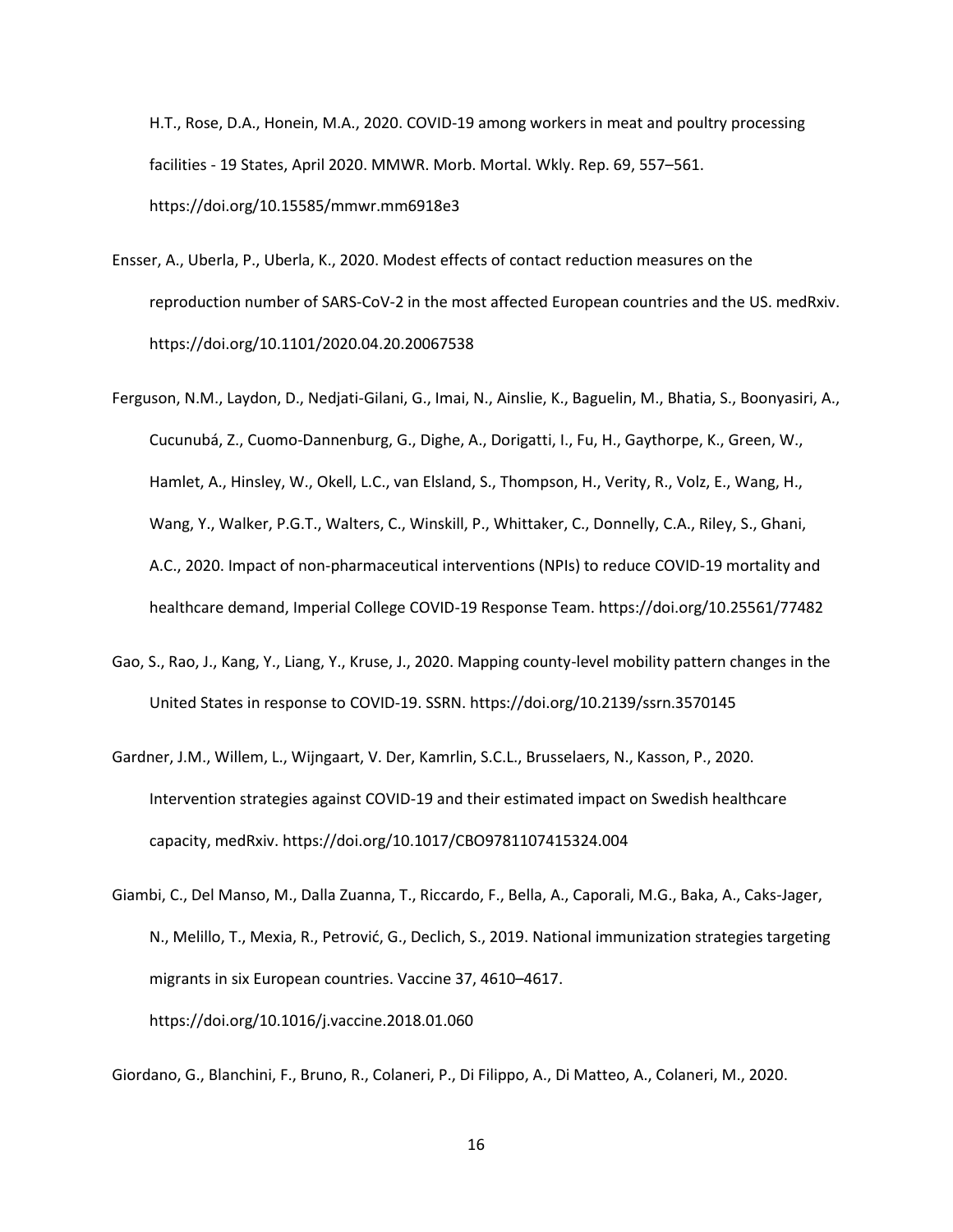Modelling the COVID-19 epidemic and implementation of population-wide interventions in Italy, Nature Medicine. https://doi.org/10.1038/s41591-020-0883-7

- Goldberg, M.H., Gustafson, A., Maibach, E.W., Ballew, M.T., Bergquist, P., Kotcher, J.E., Marlon, J.R., Rosenthal, S.A., Leiserowitz, A., 2020. Mask-wearing increases after a government recommendation: A natural experiment in the U.S. during the COVID-19 pandemic. PsyArXiv 1–15. https://doi.org/10.31234/osf.io/uc8nz
- Gomes, M.G.M., Aguas, R., Corder, R.M., King, J.G., Langwig, K.E., Souto-Maior, C., Carneiro, J., Ferreira, M.U., Penha-Goncalves, C., 2020. Individual variation in susceptibility or exposure to SARS-CoV-2 lowers the herd immunity threshold. medRxiv 2020.04.27.20081893. https://doi.org/10.1101/2020.04.27.20081893
- Hartfield, M., Alizon, S., 2013. Introducing the outbreak threshold in epidemiology. PLoS Pathog. 9, 9–12. https://doi.org/10.1371/journal.ppat.1003277
- He, D., Dushoff, J., Day, T., Ma, J., Earn, D.J.D., 2013. Inferring the causes of the three waves of the 1918 influenza pandemic in England and Wales. Proc. R. Soc. B Biol. Sci. 280. https://doi.org/10.1098/rspb.2013.1345

Hébert-Dufresne, L., Althouse, B.M., Scarpino, S. V., Allard, A., 2020. Beyond R<sub>0</sub>: Heterogeneity in secondary infections and probabilistic epidemic forecasting. medRxiv 0, 1–8. https://doi.org/10.1101/2020.02.10.20021725 .

Heffernan, J.M., Smith, R.J., Wahl, L.M., 2005. Perspectives on the basic reproductive ratio. J. R. Soc. Interface 2, 281–293. https://doi.org/10.1098/rsif.2005.0042

Heroy, S., 2020. Metropolitan-scale COVID-19 outbreaks: how similar are they? arXiv 1–10.

Imai, N., Cori, A., Dorigatti, I., Baguelin, M., Donnelly, C.A., Riley, S., Ferguson, N.M., 2020. Report 3: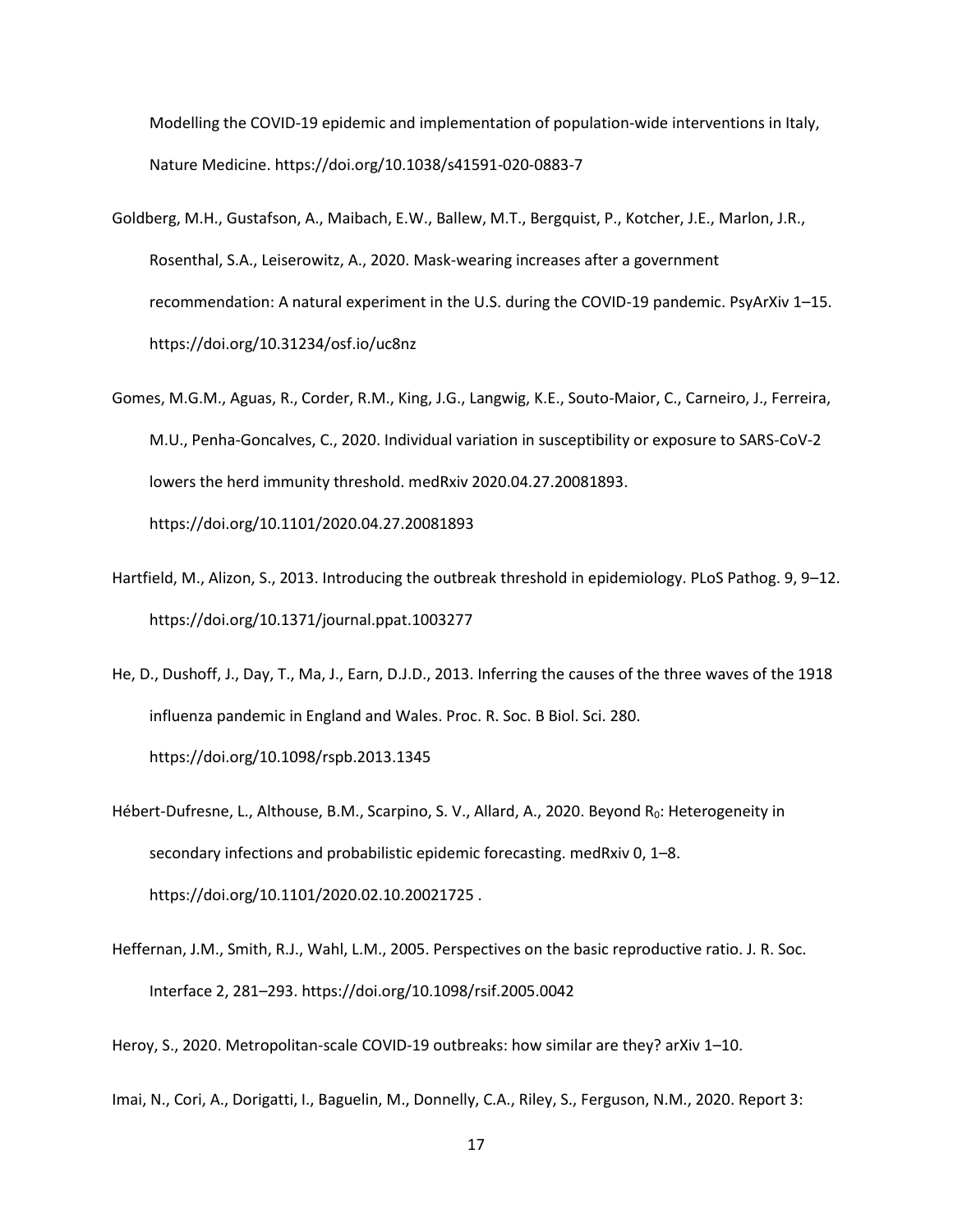Transmissibility of 2019-nCoV, WHO Collaborating Centre for Infectious Disease Modelling. https://doi.org/10.25561/77148

Information on novel coronavirus [WWW Document], 2020. URL

https://www.governor.ny.gov/news/amid-ongoing-covid-19-pandemic-governor-cuomoannounces-results-completed-antibody-testing (accessed 10.6.20).

- Johndrow, J.E., Lum, K., Ball, P., 2020. Estimating the number of SARS-CoV-2 infections and the impact of social distancing in the United States. arXiv 1–16.
- Johns Hopkins University & Medicine Coronavirus Resource Center [WWW Document], 2020. URL https://coronavirus.jhu.edu/map.html (accessed 10.6.20).
- Keeling, M.J., Rohani, P., 2007. Modeling infectious diseases in humans and animals. Princeton University Press.
- Kennedy, D.A., Dunn, P.A., Read, A.F., 2018. Modeling Marek's disease virus transmission: A framework for evaluating the impact of farming practices and evolution. Epidemics 23, 85–95. https://doi.org/10.1016/j.epidem.2018.01.001
- Kermack, W.O., McKendrick, A.G., 1927. A contribution to the mathematical theory of epidemics. Proc. R. Soc. A. 115, 700–721. https://doi.org/10.2307/2304150
- Korolev, I., 2020. Identification and estimation of the SEIRD epidemic model for COVID-19. SSRN. https://doi.org/10.2139/ssrn.3569367
- Langwig, K.E., Wargo, A.R., Jones, D.R., Viss, J.R., Rutan, B.J., Egan, N.A., Sá-Guimarães, P., Kim, M.S., Kurath, G., Gomes, M.G.M., Lipsitch, M., 2017. Vaccine effects on heterogeneity in susceptibility and implications for population health management. MBio 8, 1–13. https://doi.org/10.1128/mBio.00796-17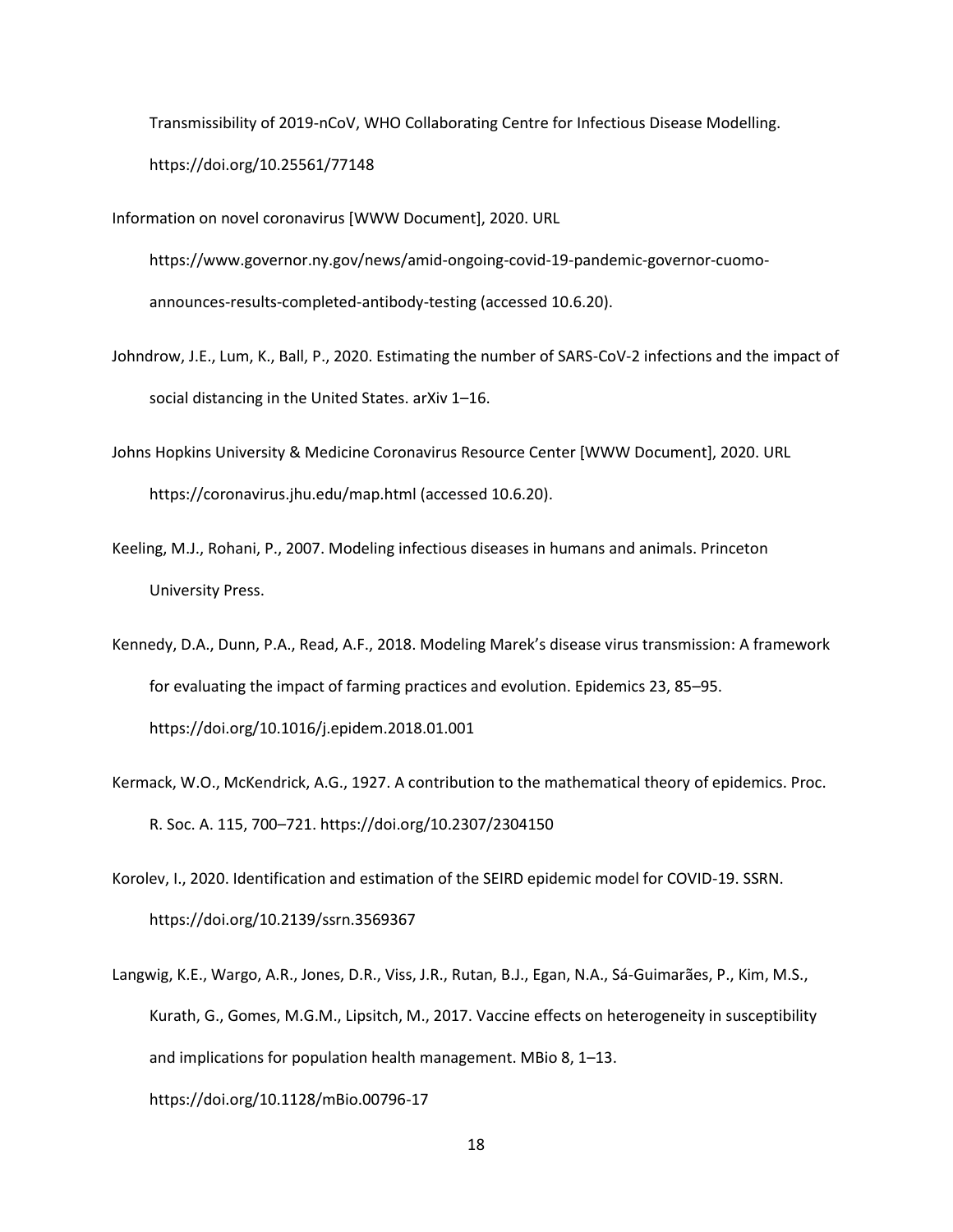- Lau, L.S., Samari, G., Moresky, R.T., Casey, S.E., Kachur, S.P., Roberts, L.F., Zard, M., 2020. COVID-19 in humanitarian settings and lessons learned from past epidemics. Nat. Med. 26, 647–648. https://doi.org/10.1038/s41591-020-0863-y
- Leslie, T.F., Delamater, P.L., Yang, Y.T., 2018. It could have been much worse: The Minnesota measles outbreak of 2017. Vaccine 36, 1808–1810. https://doi.org/10.1016/j.vaccine.2018.02.086
- Lewnard, J.A., Liu, V.X., Jackson, M.L., Schmidt, M.A., Jewell, B.L., Flores, J.P., Jentz, C., Northrup, G.R., Mahmud, A., Reingold, A.L., Petersen, M., Jewell, N.P., Young, S., Bellows, J., 2020. Incidence, clinical outcomes, and transmission dynamics of hospitalized 2019 coronavirus disease among 9596321 individuals residing in California and Washington, United States: a prospective cohort study. medRxiv. https://doi.org/10.1101/2020.04.12.20062943
- Li, J., Blakeley, D., Smith, R.J., 2011. The failure of R<sub>0</sub>. Comput. Math. Methods Med. 2011. https://doi.org/10.1155/2011/527610
- Li, Q., Guan, X., Wu, P., Wang, X., Zhou, L., Tong, Y., Ren, R., Leung, K.S.M., Lau, E.H.Y., Wong, J.Y., Xing, X., Xiang, N., Wu, Y., Li, C., Chen, Q., Li, D., Liu, T., Zhao, J., Liu, M., Tu, W., Chen, C., Jin, L., Yang, R., Wang, Q., Zhou, S., Wang, R., Liu, H., Luo, Y., Liu, Y., Shao, G., Li, H., Tao, Z., Yang, Y., Deng, Z., Liu, B., Ma, Z., Zhang, Y., Shi, G., Lam, T.T.Y., Wu, J.T., Gao, G.F., Cowling, B.J., Yang, B., Leung, G.M., Feng, Z., 2020. Early transmission dynamics in Wuhan, China, of novel coronavirus-infected pneumonia. N. Engl. J. Med. 382, 1199–1207. https://doi.org/10.1056/NEJMoa2001316
- Li, R., Pei, S., Chen, B., Song, Y., Zhang, T., Yang, W., Shaman, J., 2020. Substantial undocumented infection facilitates the rapid dissemination of novel coronavirus (SARS-CoV2). Science (80-. ). 493, 489–493. https://doi.org/10.1126/science.abb3221

Liang, M., Gao, L., Cheng, C., Zhou, Q., Uy, J.P., Heiner, K., Sun, C., 2020. Efficacy of face mask in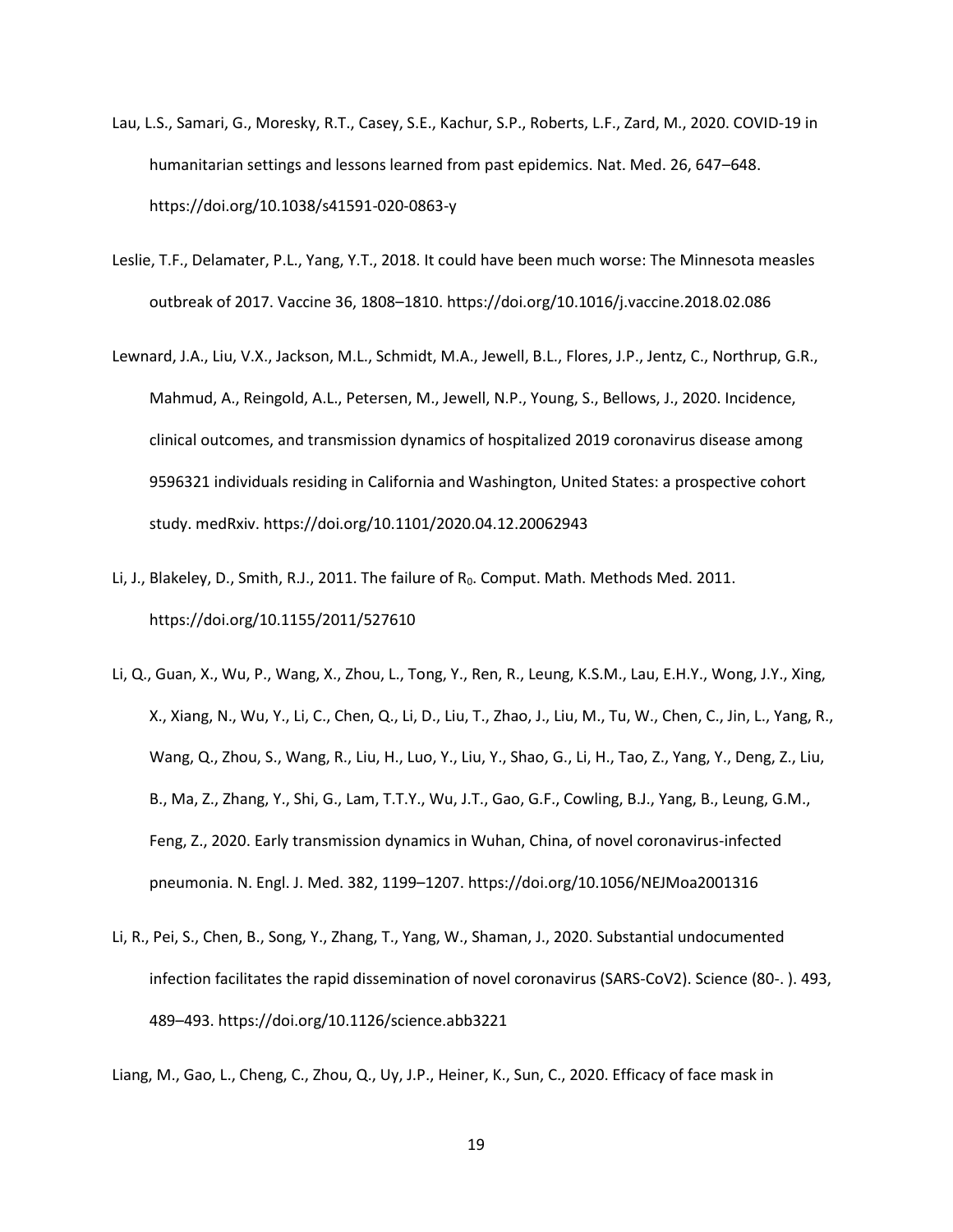preventing respiratory virus transmission: a systematic review and meta-analysis. J. Travel Med. https://doi.org/10.1101/2020.04.03.20051649

- Liu, Tao, Hu, J., Kang, M., Lin, L., Zhong, H., Xiao, J., He, G., Song, T., Huang, Q., Rong, Z., Deng, A., Zeng, W., Tan, X., Zeng, S., Zhu, Z., Li, J., Wan, D., Lu, J., Deng, H., He, J., Ma, W., 2020. Time-varying transmission dynamics of novel coronavirus pneumonia in China. bioRxiv 2020.01.25.919787. https://doi.org/10.1101/2020.01.25.919787
- Liu, Ying, Gayle, A.A., Wilder-Smith, A., Rocklöv, J., 2020. The reproductive number of COVID-19 is higher compared to SARS coronavirus. J. Travel Med. 27, 1–4. https://doi.org/10.1093/jtm/taaa021
- Liu, Yang, Yan, L.M., Wan, L., Xiang, T.X., Le, A., Liu, J.M., Peiris, M., Poon, L.L.M., Zhang, W., 2020. Viral dynamics in mild and severe cases of COVID-19. Lancet Infect. Dis. 2019, 2019–2020. https://doi.org/10.1016/S1473-3099(20)30232-2
- Ma, J., Earn, D.J.D., 2006. Generality of the final size formula for an epidemic of a newly invading infectious disease. Bull. Math. Biol. 68, 679–702. https://doi.org/10.1007/s11538-005-9047-7
- Majumder, M., Mandl, K.D., 2020. Early transmissibility assessment of a novel coronavirus in Wuhan, China. SSRN. https://doi.org/10.2139/ssrn.3524675
- May, R.M., Anderson, R.M., 1987. Transmission dynamics of HIV infection. Nature 326, 137–142. https://doi.org/10.1038/326137a0
- McMichael, T.M., Currie, D.W., Clark, S., Pogosjans, S., Kay, M., Schwartz, N.G., Lewis, J., Baer, A., Kawakami, V., Lukoff, M.D., Ferro, J., Brostrom-Smith, C., Rea, T.D., Sayre, M.R., Riedo, F.X., Russell, D., Hiatt, B., Montgomery, P., Rao, A.K., Chow, E.J., Tobolowsky, F., Hughes, M.J., Bardossy, A.C., Oakley, L.P., Jacobs, J.R., Stone, N.D., Reddy, S.C., Jernigan, J.A., Honein, M.A., Clark, T.A., Duchin, J.S., 2020. Epidemiology of Covid-19 in a long-Term care facility in King County, Washington. N.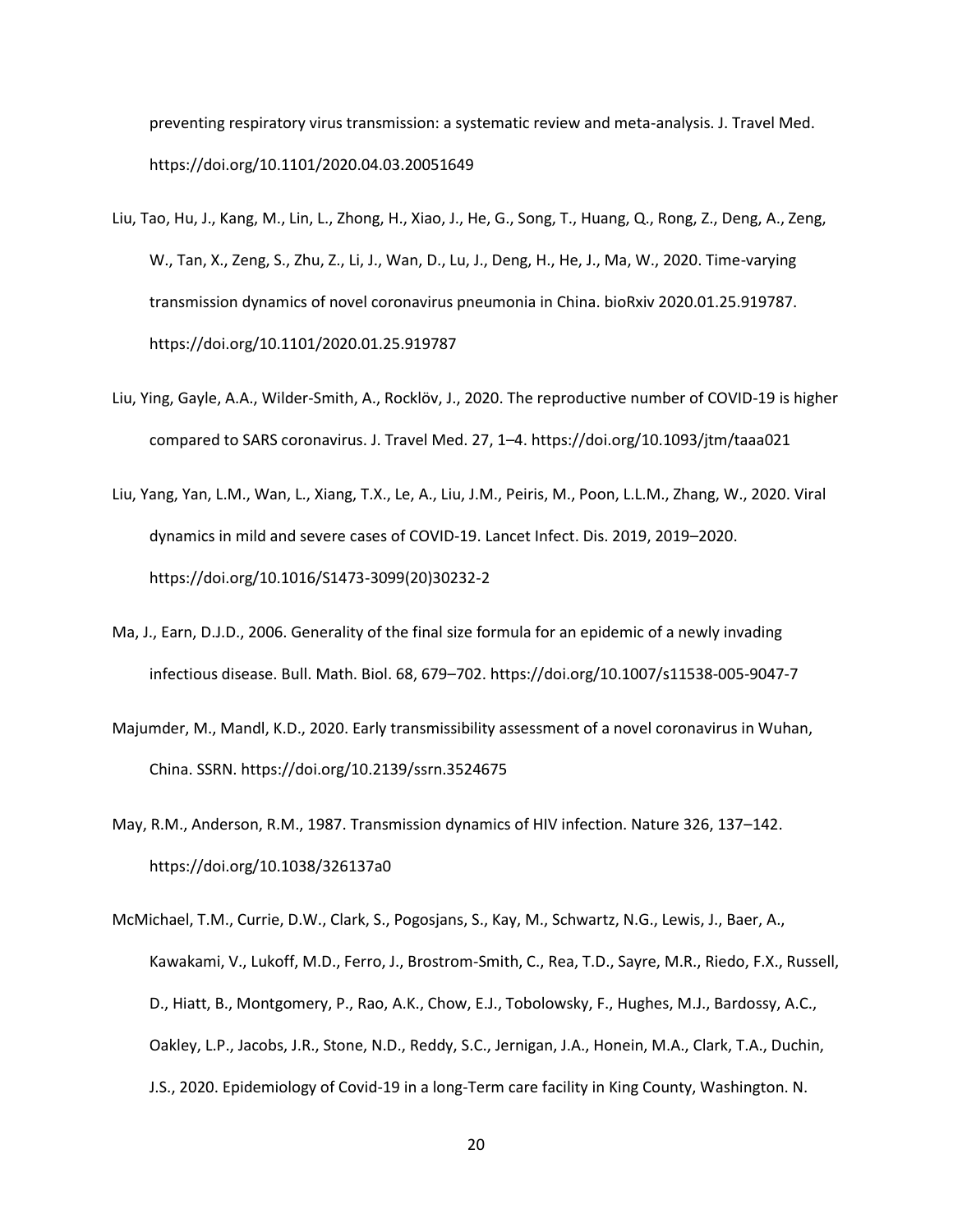Engl. J. Med. 2005–2011. https://doi.org/10.1056/NEJMoa2005412

- Miller, A.C., Foti, N.J., Lewnard, J.A., Jewell, N.P., Guestrin, C., Fox, E.B., 2020. Mobility trends provide a leading indicator of changes in SARS-CoV-2 transmission. medRxiv. https://doi.org/10.1101/2020.05.07.20094441
- Mizumoto, K., Chowell, G., 2020. Transmission potential of the novel coronavirus (COVID-19) onboard the diamond Princess Cruises Ship, 2020. Infect. Dis. Model. 5, 264–270. https://doi.org/10.1016/j.idm.2020.02.003
- Mizumoto, K., Kagaya, K., Chowell, G., 2020. Early epidemiological assessment of the transmission potential and virulence of 2019 novel coronavirus in Wuhan City: China, 2019-2020. medRxiv 2575, 2020.02.12.20022434. https://doi.org/10.1101/2020.02.12.20022434
- Park, S.W., Bolker, B.M., Champredon, D., Earn, D.J.D., Li, M., Weitz, J.S., Grenfell, B.T., Dushoff, J., 2020. Reconciling early-outbreak estimates of the basic reproductive number and its uncertainty: framework and applications to the novel coronavirus (SARS-CoV-2) outbreak. medRxiv 1–19. https://doi.org/10.1101/2020.01.30.20019877
- Pei, S., Kandula, S., Shaman, J., 2020. Differential effects of intervention timing on COVID-19 spread in the United States. medRxiv. https://doi.org/10.1101/2020.05.15.20103655
- Peirlinck, M., Linka, K., Sahli Costabal, F., Kuhl, E., 2020. Outbreak dynamics of COVID-19 in China and the United States. Biomech. Model. Mechanobiol. https://doi.org/10.1007/s10237-020-01332-5
- Pitzer, V.E., Chitwood, M., Havumaki, J., Menzies, N.A., Perniciaro, S., Warren, J.L., Weinberger, D.M., Cohen, T., 2020. The impact of changes in diagnostic testing practices on estimates of COVID-19 transmission in the United States. medRxiv 2020.04.20.20073338. https://doi.org/10.1101/2020.04.20.20073338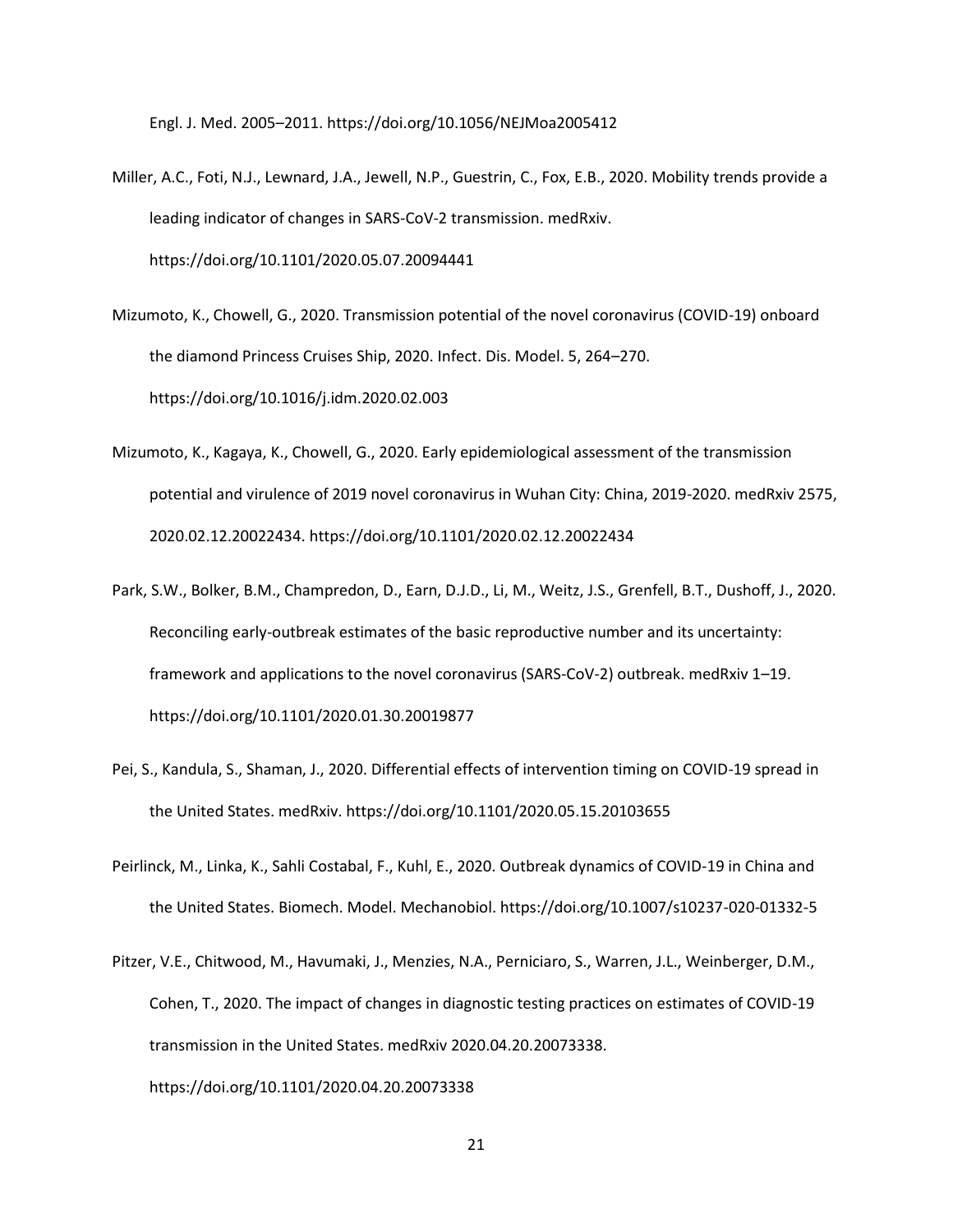- Pung, R., Chiew, C.J., Young, B.E., Chin, S., Chen, M.I.-C., Clapham, H.E., Cook, A.R., Maurer-Stroh, S., Toh, M.P.H.S., Poh, C., Low, M., Lum, J., Koh, V.T.J., Mak, T.M., Cui, L., Lin, R.V.T.P., Heng, D., Leo, Y.-S., Lye, D.C., Lee, V.J.M., 2020. Investigation of three clusters of COVID-19 in Singapore: implications for surveillance and response measures. Lancet 395, 1039–1046. https://doi.org/10.1016/S0140-6736(20)30528-6
- Ranjan, R., 2020. Predictions for COVID-19 outbreak in India using epidemiological models. medRxiv. https://doi.org/10.1101/2020.04.02.20051466
- Read, J.M., Bridgen, J.R.E., Cummings, Derek, A.T., Ho, A., Jewell, C.P., 2020. Novel coronavirus 2019 nCoV: early estimation of epidemiological parameters and epidemic predictions. medRxiv. https://doi.org/10.1101/2020.01.23.20018549
- Riou, J., Althaus, C.L., 2020. Pattern of early human-to-human transmission of Wuhan 2019 novel coronavirus (2019-nCoV), December 2019 to January 2020. Eurosurveillance 25, 1–5. https://doi.org/10.2807/1560-7917.ES.2020.25.4.2000058
- Roberts, M.G., 2007. The pluses and minuses of ℛ0. J. R. Soc. Interface 4, 949–961. https://doi.org/10.1098/rsif.2007.1031
- Ruiz-Euler, A., Privitera, F., Giuffrida, D., Lake, B., Zara, I., 2020. Mobility patterns and income distribution in times of crisis. SSRN 1–13. https://doi.org/10.2139/ssrn.3572324
- Sanche, S., Lin, Y.T., Xu, C., Romero-Severson, E., Hengartner, N.W., Ke, R., 2020. High contagiousness and rapid spread of Severe Acute Respiratory Syndrome Coronavirus 2. Emerg. Infect. Dis. 26. https://doi.org/10.3201/eid2607.200282
- Senapati, A., Rana, S., Das, T., 2020. Impact of intervention on the spread of COVID-19 in India: A model based study. arXiv 1–25.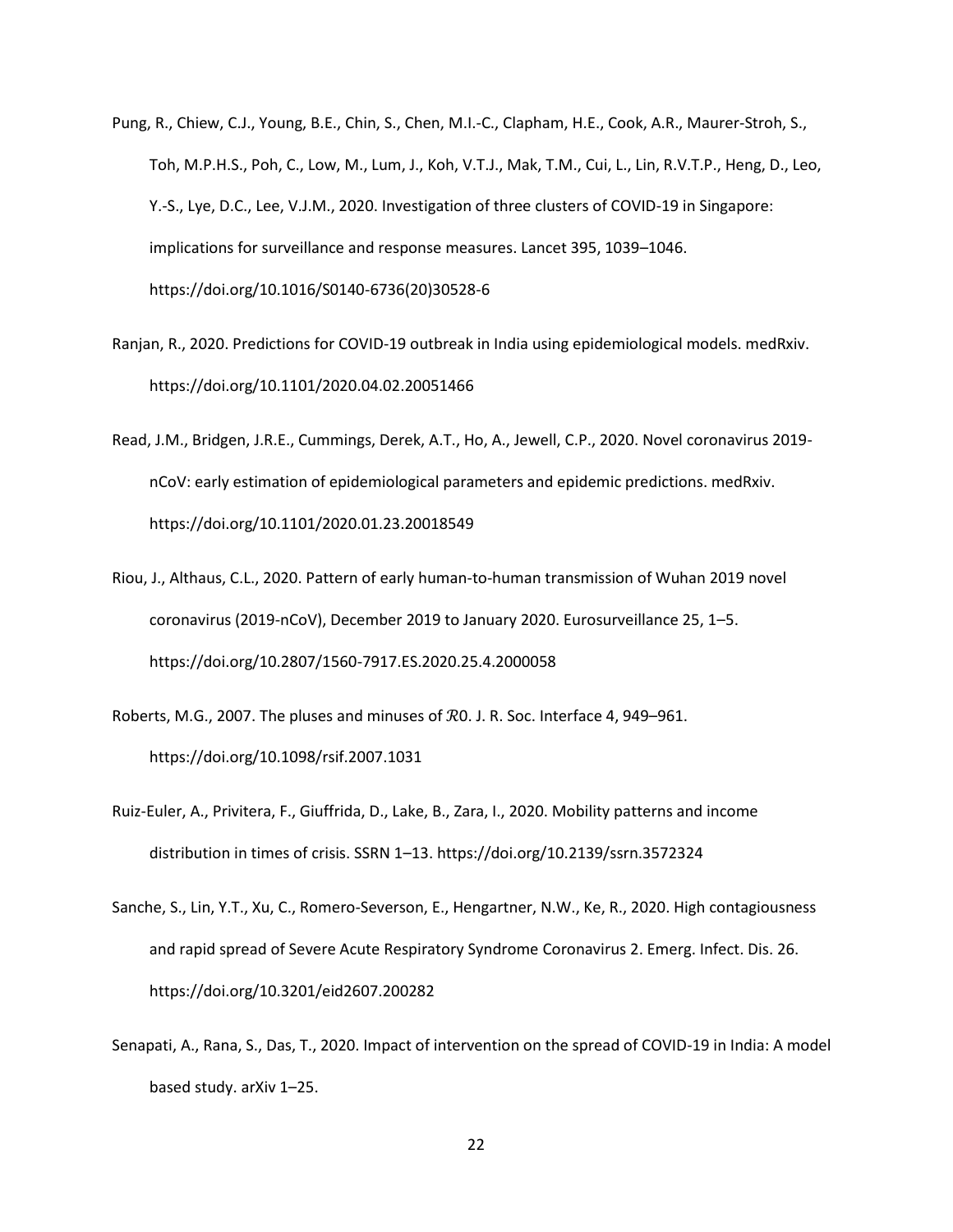- Shim, E., Tariq, A., Choi, W., Lee, Y., Chowell, G., 2020. Transmission potential and severity of COVID-19 in South Korea. Int. J. Infect. Dis. 93, 339–344. https://doi.org/10.1016/j.ijid.2020.03.031
- Singh, R., Adhikari, R., 2020. Age-structured impact of social distancing on the COVID-19 epidemic in India. arXiv 1–9.
- Smith, R.J., Li, J., Gordon, R., Heffernan, J.M., 2009. Can we spend our way out of the AIDS epidemic? A world halting AIDS model. BMC Public Health 9, 1–17. https://doi.org/10.1186/1471-2458-9-S1-S15

Stier, A.J., Berman, M.G., Bettencourt, L.M.A., 2020. COVID-19 attack rate increases with city size. arXiv.

- Streeck, H., Schulte, B., Kuemmerer, B., Richter, E., Hoeller, T., Fuhrmann, C., Bartok, E., Dolscheid, R., Berger, M., Wessendorf, L., Eschbach-Bludau, M., Kellings, A., Schwaiger, A., Coenen, M., Hoffmann, P., Noethen, M., Eis-Huebinger, A.-M., Exner, M., Schmithausen, R., Schmid, M., Kuemmerer, B., 2020. Infection fatality rate of SARS-CoV-2 infection in a German community with a super-spreading event. medRxiv 2020.05.04.20090076. https://doi.org/10.1101/2020.05.04.20090076
- Su, D., Chen, Y., He, K., Zhang, T., Tan, M., Zhang, Y., Zhang, X., 2020. Influence of socio-ecological factors on COVID-19 risk: a cross-sectional study based on 178 countries/regions worldwide. medRxiv 1– 35. https://doi.org/10.1101/2020.04.23.20077545
- Tang, B., Wang, X., Li, Q., Bragazzi, N.L., Tang, S., Xiao, Y., Wu, J., 2020. Estimation of the transmission risk of the 2019-nCoV and its implication for public health interventions. J. Clin. Med. 9, 462. https://doi.org/10.3390/jcm9020462
- Tian, H., Liu, Y., Li, Y., Wu, C.-H., Chen, B., Kraemer, M.U.G., Li, B., Cai, J., Xu, B., Yang, Q., Wang, B., Yang, P., Cui, Y., Song, Y., Zheng, P., Wang, Q., Bjornstad, O.N., Yang, R., Grenfell, B.T., Pybus, O.G., Dye, C., 2020. An investigation of transmission control measures during the first 50 days of the COVID-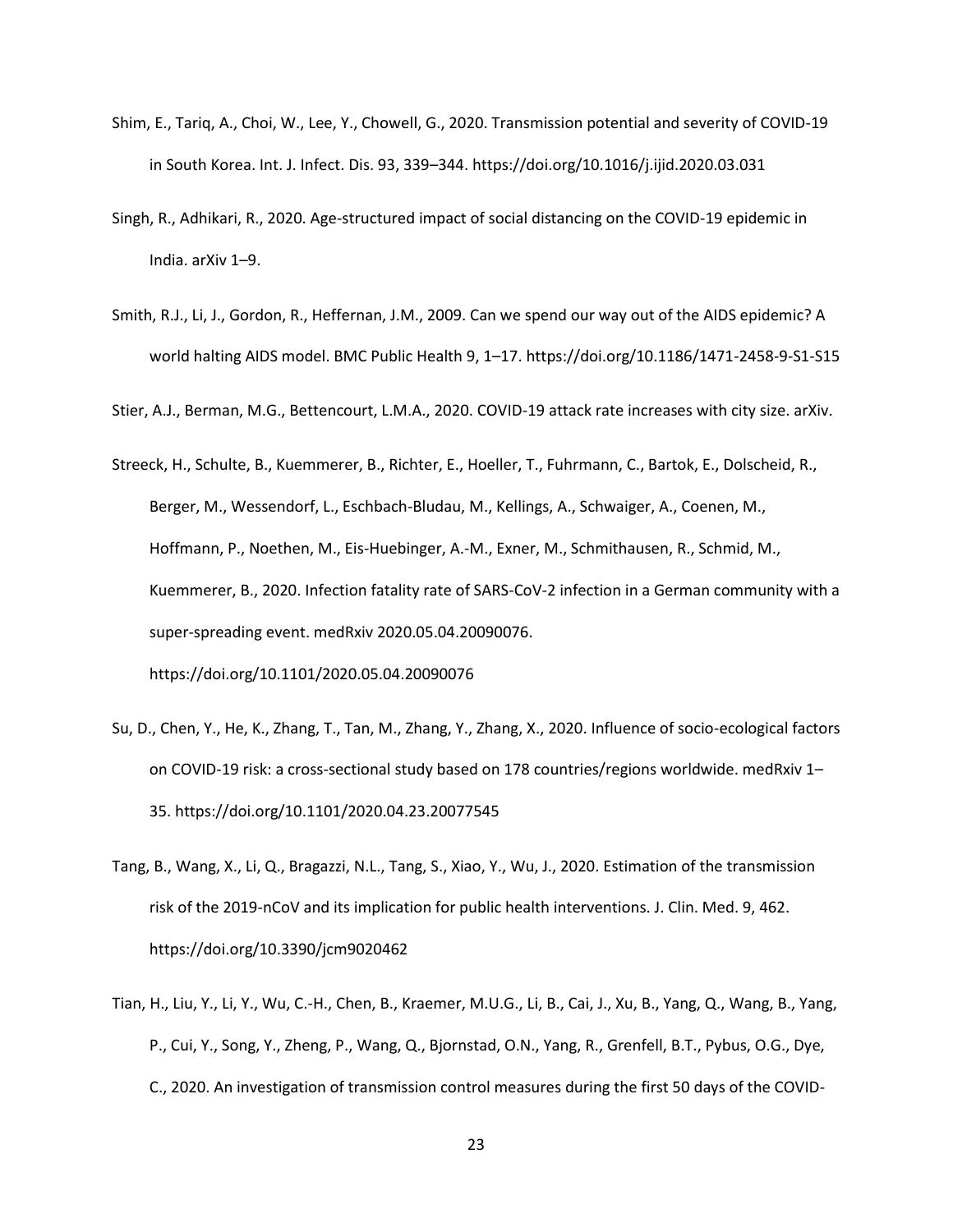19 epidemic in China. Science (80-. ). 642, eabb6105. https://doi.org/10.1126/science.abb6105

- Tildesley, M.J., Keeling, M.J., 2009. Is  $R_0$  a good predictor of final epidemic size: Foot-and-mouth disease in the UK. J. Theor. Biol. 258, 623–629. https://doi.org/10.1016/j.jtbi.2009.02.019
- Tuite, A.R., Fisman, D.N., Greer, A.L., 2020. Mathematical modelling of COVID-19 transmission and mitigation strategies in the population of Ontario, Canada. C. Can. Med. Assoc. J. 192, 497–505. https://doi.org/10.1503/cmaj.200476
- Viceconte, G., Petrosillo, N., 2020. COVID-19 R<sub>0</sub>: Magic number or conundrum? Infect. Dis. Rep. 12, 8543. https://doi.org/10.4081/idr.2020
- Wallinga, J., Lipsitch, M., 2007. How generation intervals shape the relationship between growth rates and reproductive numbers. Proc. R. Soc. B Biol. Sci. 274, 599–604. https://doi.org/10.1098/rspb.2006.3754

Warren, M.S., Skillman, S.W., 2020. Mobility changes in response to COVID-19. arXiv.

- WHO, 2020. Statement on the meeting of the International Health Regulations (2005) Emergency Committee regarding the outbreak of novel coronavirus (2019-nCoV) [WWW Document]. URL https://www.who.int/news-room/detail/23-01-2020-statement-on-the-meeting-of-theinternational-health-regulations-(2005)-emergency-committee-regarding-the-outbreak-of-novelcoronavirus-(2019-ncov) (accessed 12.6.20).
- Wu, J.T., Leung, K., Leung, G.M., 2020. Nowcasting and forecasting the potential domestic and international spread of the 2019-nCoV outbreak originating in Wuhan, China: a modelling study. Lancet 395, 689–697. https://doi.org/10.1016/S0140-6736(20)30260-9
- Yang, X., Yu, Y., Xu, J., Shu, H., Xia, J., Liu, H., Wu, Y., Zhang, L., Yu, Z., Fang, M., Yu, T., Wang, Y., Pan, S., Zou, X., Yuan, S., Shang, Y., 2020. Clinical course and outcomes of critically ill patients with SARS-